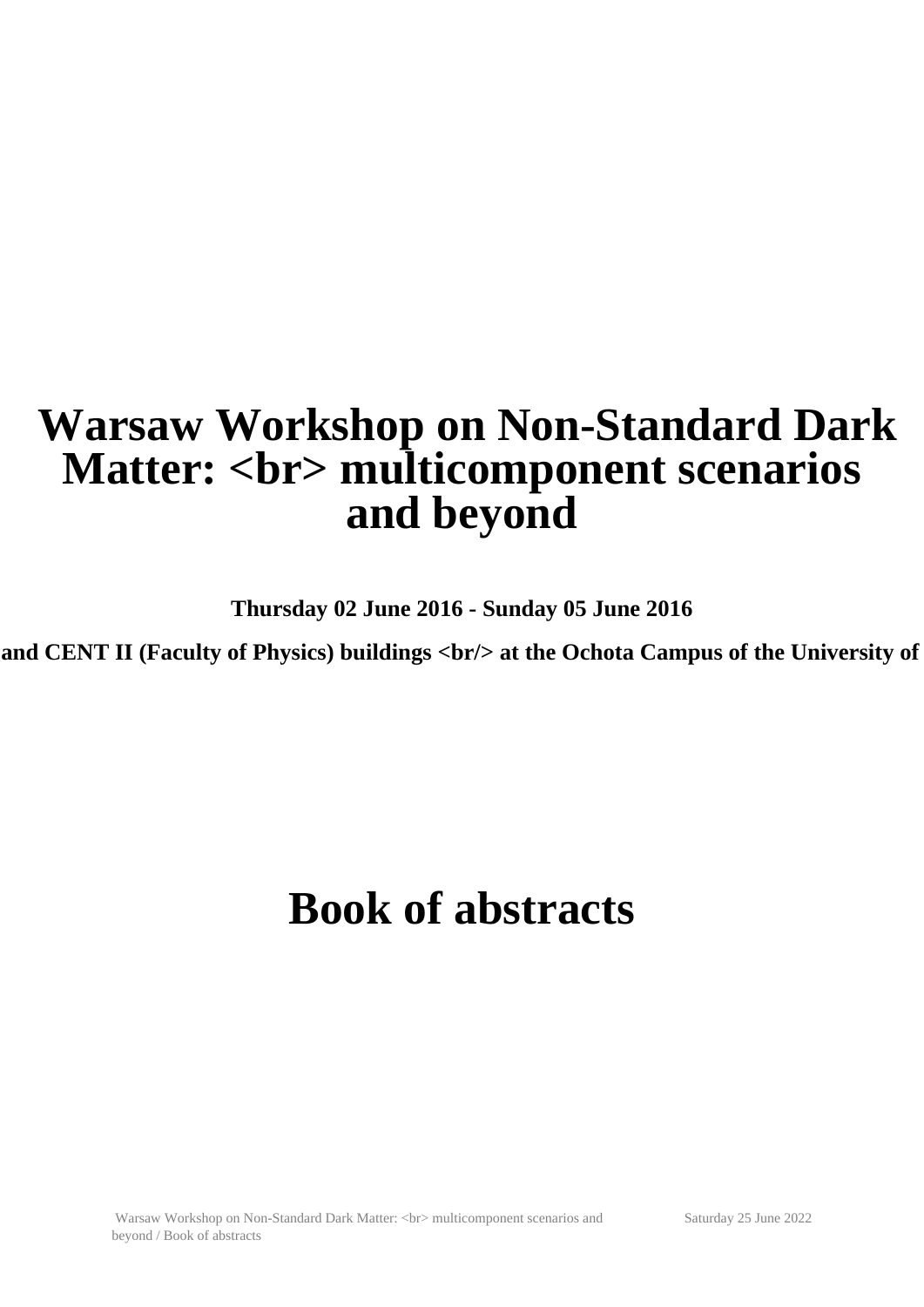# Table of contents

| Dark Matter Searches at the LHC (1000) (2000) (2000) (2000) (2000) (2000) (2000) (2000) (2000) (2000) (2000) (                                                                                                 |                |
|----------------------------------------------------------------------------------------------------------------------------------------------------------------------------------------------------------------|----------------|
|                                                                                                                                                                                                                |                |
|                                                                                                                                                                                                                |                |
|                                                                                                                                                                                                                |                |
|                                                                                                                                                                                                                |                |
| Pseudoscalar portals into the dark sector manufactured contain and all the dark sector manufactured resolution                                                                                                 | 2              |
|                                                                                                                                                                                                                |                |
| Direct Dark Matter Detection (and according to the matter of the Matter Detection (and Matter Detection)                                                                                                       | 2              |
|                                                                                                                                                                                                                | 2              |
|                                                                                                                                                                                                                |                |
|                                                                                                                                                                                                                |                |
|                                                                                                                                                                                                                | 3              |
|                                                                                                                                                                                                                | 3              |
|                                                                                                                                                                                                                | 3              |
| Axions, dark matter and all that MAD(MAX) stuff (and accordinate contained and all that MAD(MAX) stuff (and accordinate contained and all that MAD(MAX) stuff (and accordinate contained and all that $\alpha$ | 3              |
|                                                                                                                                                                                                                | 3              |
|                                                                                                                                                                                                                |                |
| Inflatable Dark Matter                                                                                                                                                                                         |                |
|                                                                                                                                                                                                                |                |
|                                                                                                                                                                                                                | $\overline{4}$ |
|                                                                                                                                                                                                                |                |
|                                                                                                                                                                                                                |                |
|                                                                                                                                                                                                                |                |
|                                                                                                                                                                                                                |                |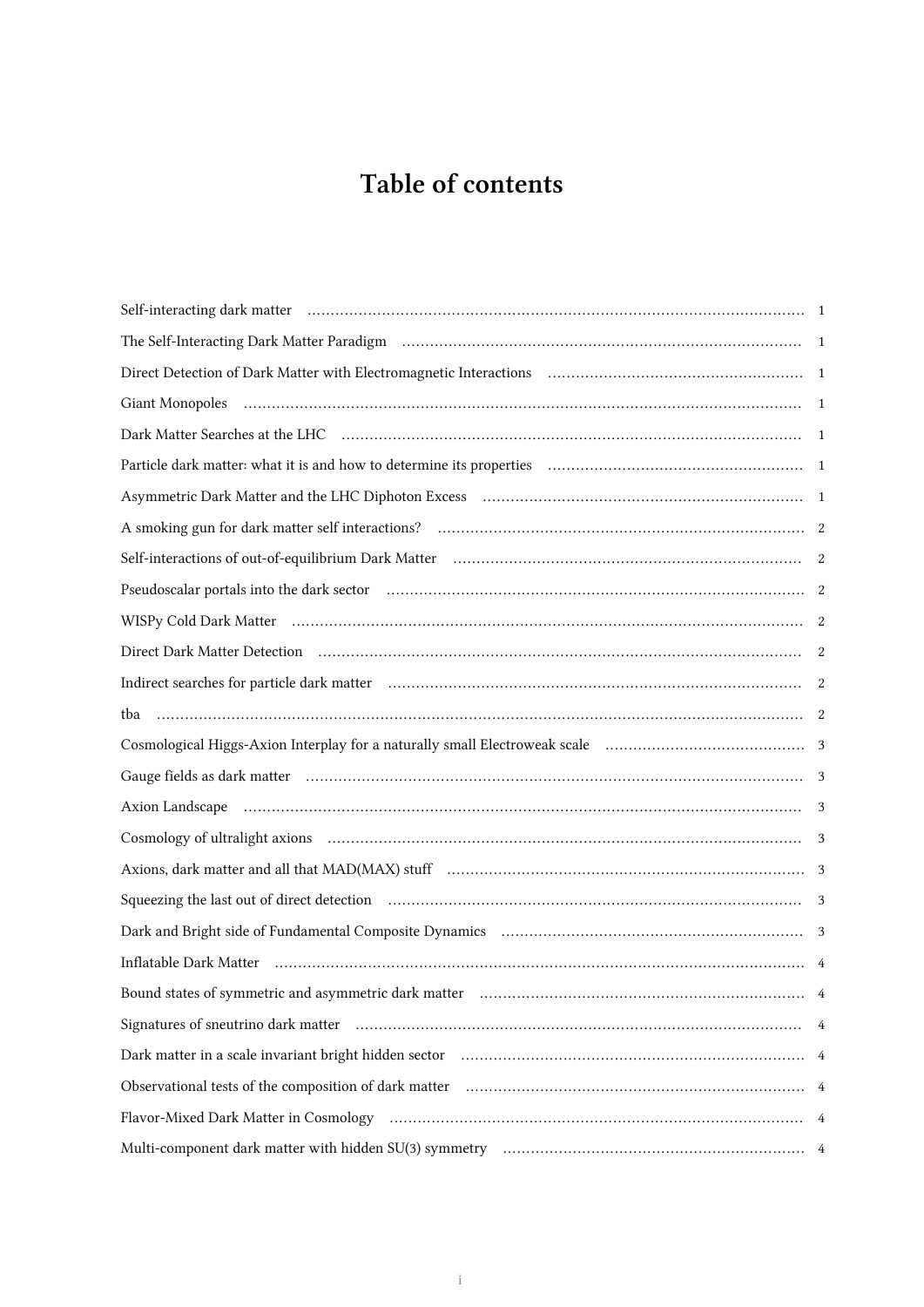| New effects of dark matter which are linear in the interaction strength (and interaction strength) and the strength (see Section 4.5 Section 4.6 Section 4.6 Section 4.6 Section 4.6 Section 4.6 Section 4.6 Section 4.6 Secti |      |
|--------------------------------------------------------------------------------------------------------------------------------------------------------------------------------------------------------------------------------|------|
| Effective Operator Models for Semi-Annihilating Dark Matter (1111) (111) (111) (111) (111) (111) (111) (111) (1                                                                                                                | 5    |
|                                                                                                                                                                                                                                | 5    |
| New effects of dark matter which are linear in the interaction strength <i>matter communicanous merger</i>                                                                                                                     | 6    |
|                                                                                                                                                                                                                                | 7    |
|                                                                                                                                                                                                                                | 7    |
|                                                                                                                                                                                                                                |      |
| Super-Heavy Dark Matter from Inflation -- Towards Predictive Scenarios (and accordination of the Matter from Inflation -- Towards Predictive Scenarios (and accordination)                                                     | 8    |
|                                                                                                                                                                                                                                | 9    |
|                                                                                                                                                                                                                                | 9    |
|                                                                                                                                                                                                                                | 9    |
|                                                                                                                                                                                                                                | 10   |
| Looking beyond the paradigm: an experimental example from the ultra-high energy cosmic-ray physics                                                                                                                             | 10   |
| Self-interactions of out-of-equilibrium Dark Matter (11) matter (11) matter (11) matter (11) matter (11) matter (11) matter (11) matter (11) matter (11) matter (11) matter (11) matter (11) matter (11) matter (11) matter (1 | 11   |
| Twin Universe                                                                                                                                                                                                                  | -12  |
|                                                                                                                                                                                                                                | - 13 |
| Detecting Asymmetric Dark Matter via Neutron Star Collapse (and accordinational controller matter of the Detection                                                                                                             | 13   |
|                                                                                                                                                                                                                                | 14   |
| Radiative Generation of Neutrino Masses and Dark Matter (and accordinational continuum and according to Radiative Generation of Neutrino Masses and Dark Matter (and accordination of Neutrino Masses and Dark Matter (and acc | 14   |
|                                                                                                                                                                                                                                | 15   |
|                                                                                                                                                                                                                                | 15   |
|                                                                                                                                                                                                                                | 16   |
| Searches for Non-Standard Dark Matter Interactions in the LUX and LZ Detectors                                                                                                                                                 | 16   |
| A Superheated, Scintillating, Liquid Xenon Bubble Chamber for Expanding the Direct Search for Dark Matter                                                                                                                      | 17   |
|                                                                                                                                                                                                                                | 17   |
|                                                                                                                                                                                                                                | 17   |
| Current Perspectives on Dark Matter (and all continuum and all continuum and all continuum and all continuum and and all continuum and all continuum and all continuum and all continuum and all continuum and all continuum a | 17   |
| Self-interactions of out-of-equilibrium Dark Matter (11) (1) and the control of the control of the control of the control of the control of the control of the control of the control of the control of the control of the con | 18   |
| Self-interacting dark matter from a Breit-Wigner resonance (and interactional content of the self-interacting dark matter from a Breit-Wigner resonance                                                                        | 18   |
|                                                                                                                                                                                                                                | 18   |
|                                                                                                                                                                                                                                | -18  |
|                                                                                                                                                                                                                                | - 18 |
| Radiative Generation of Neutrino Masses and Dark Matter (and accordinational continuum control of Neutrino Masses and Dark Matter (and accordination continuum)                                                                | - 18 |
|                                                                                                                                                                                                                                | -18  |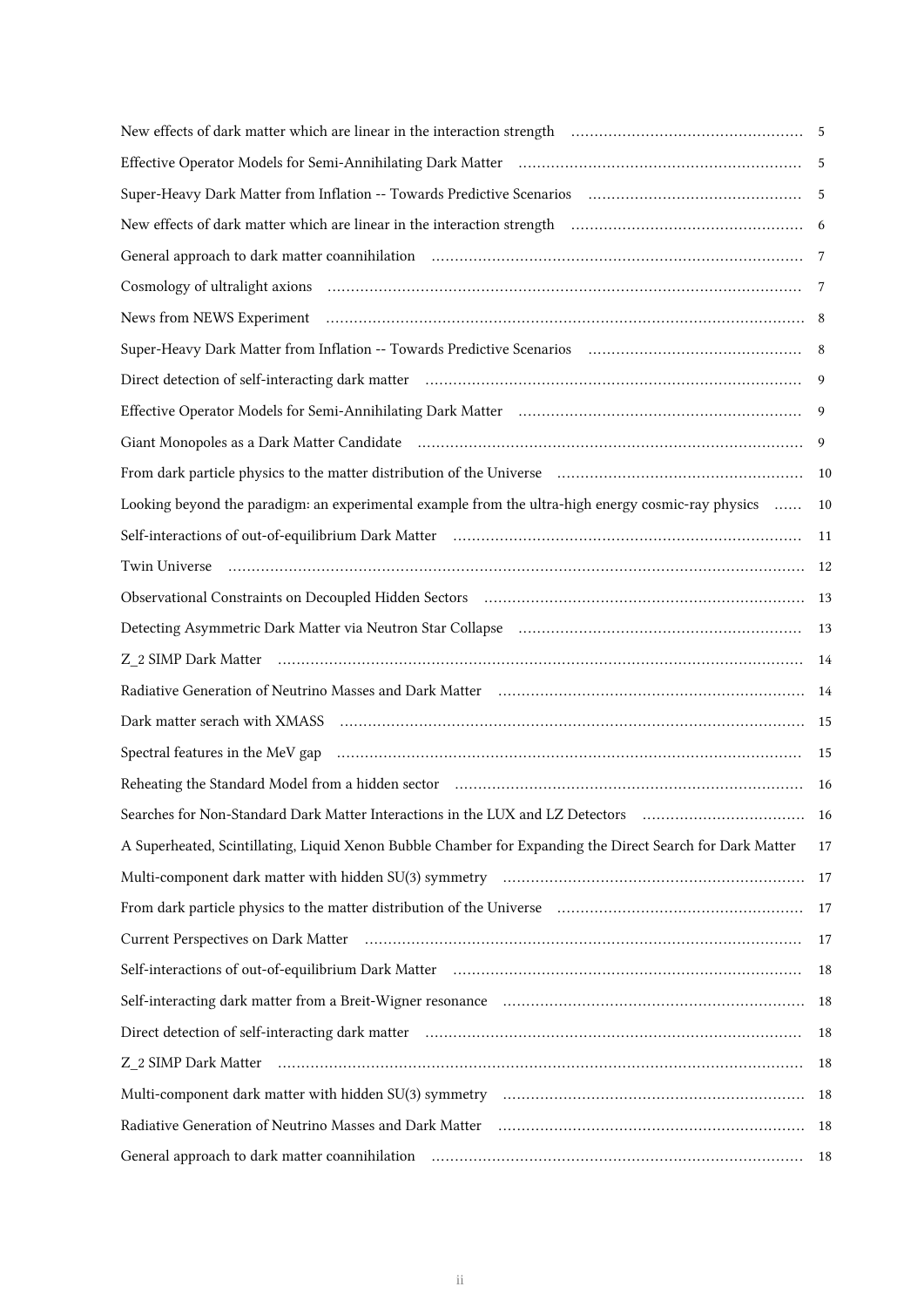|                                                                                                           | 19 |
|-----------------------------------------------------------------------------------------------------------|----|
| Looking beyond the paradigm: an experimental example from the ultra-high energy cosmic-ray physics        | 19 |
|                                                                                                           |    |
|                                                                                                           |    |
|                                                                                                           |    |
|                                                                                                           |    |
|                                                                                                           | 20 |
| A Superheated, Scintillating, Liquid Xenon Bubble Chamber for Expanding the Direct Search for Dark Matter | 20 |
|                                                                                                           | 20 |
|                                                                                                           | 20 |
|                                                                                                           |    |
|                                                                                                           |    |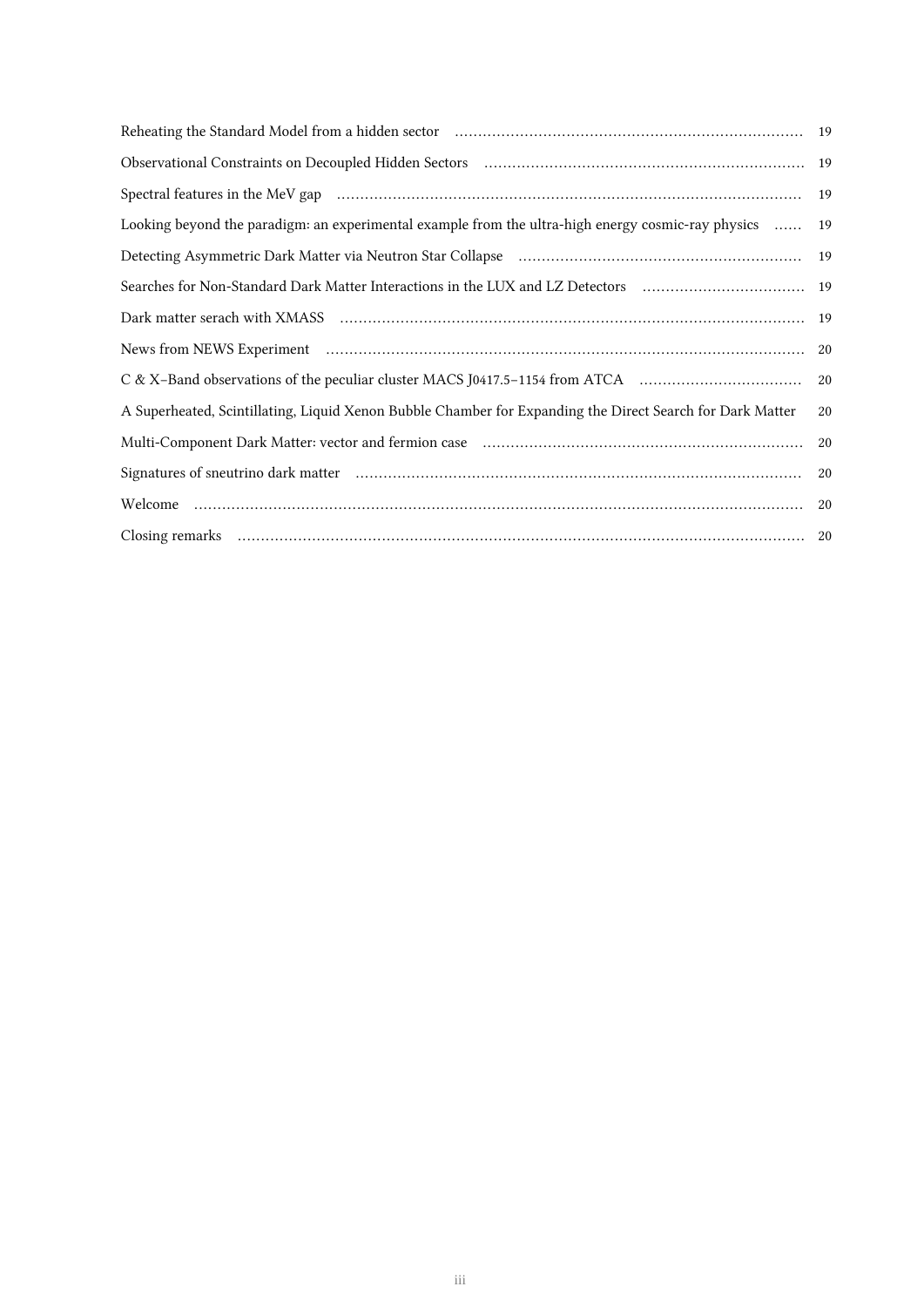# **Self-interacting dark matter**

**Author:** Mr. DUCH, Mateusz <sup>1</sup> **Co-Author:** GRZADKOWSKI, Bohdan <sup>1</sup> <sup>1</sup> University of Warsaw

**Corresponding Author:** mateuszduch@student.uw.edu.pl This is an abstract of a talk.

**Session 2 / 7**

# **The Self-Interacting Dark Matter Paradigm**

**Corresponding Author:** haiboyu@gmail.com

**Session 2 / 8**

# **Direct Detection of Dark Matter with Electromagnetic Interactions**

**Corresponding Author:** delnobile@cp3-origins.net

**Session 2 / 9**

## **Giant Monopoles**

**Corresponding Author:** jarah@impcas.ac.cn

**Session 3 / 11**

# **Dark Matter Searches at the LHC**

**Corresponding Author:** raman.khurana@cern.ch

**Session 3 / 12**

## **Particle dark matter: what it is and how to determine its properties**

**Corresponding Author:** leszekr1@gmail.com

**Session 3 / 13**

## **Asymmetric Dark Matter and the LHC Diphoton Excess**

**Corresponding Author:** frandsen@cp3.sdu.dk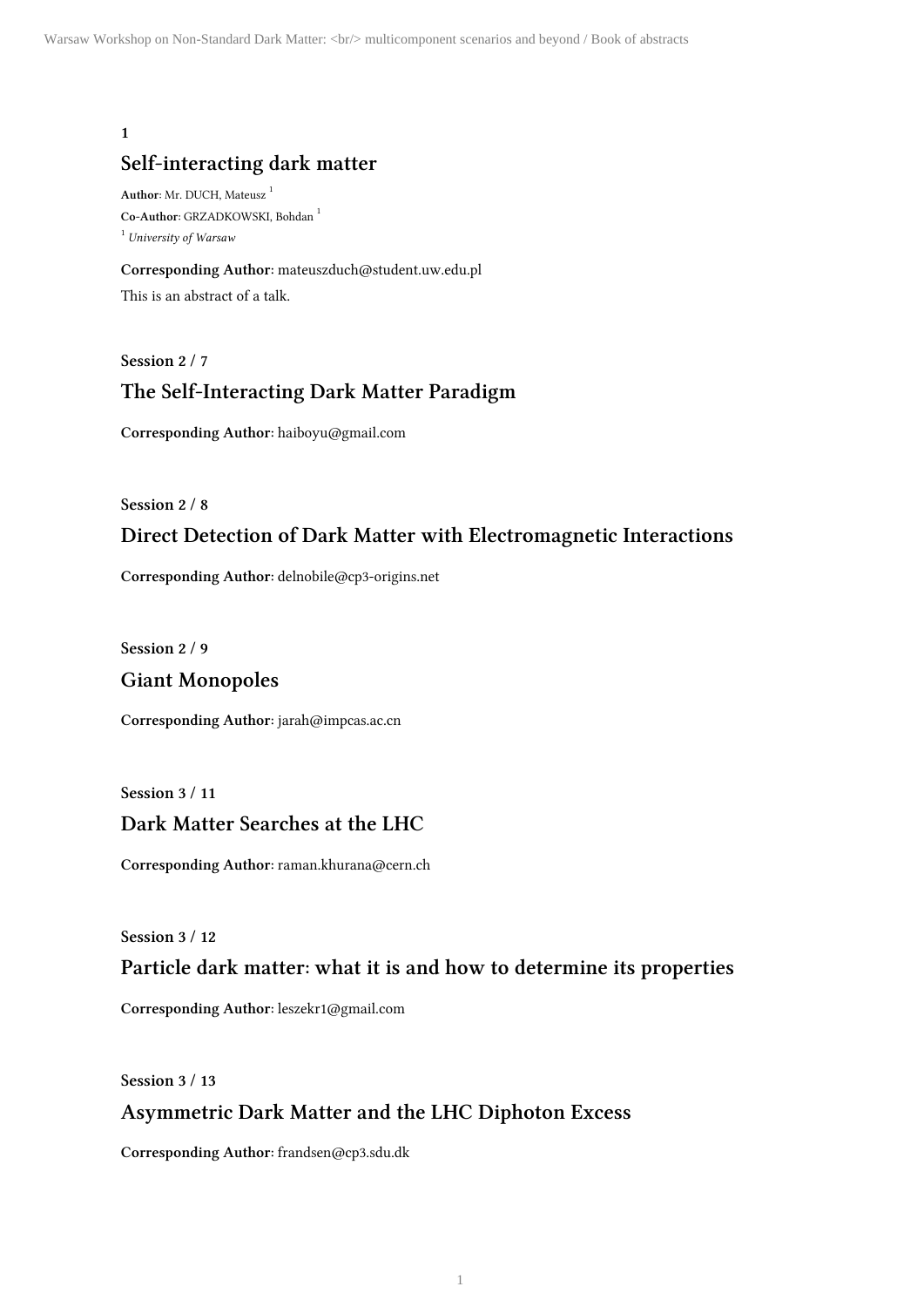#### **Session 3 / 14**

# **A smoking gun for dark matter self interactions?**

**Corresponding Author:** kai.schmidt-hoberg@cern.ch

**Session 4 / 15**

# **Self-interactions of out-of-equilibrium Dark Matter**

**Corresponding Author:** zaldivar@lapth.cnrs.fr

**Session 4 / 16**

# **Pseudoscalar portals into the dark sector**

**Corresponding Author:** felix.kahlhoefer@desy.de

**Session 4 / 17**

# **WISPy Cold Dark Matter**

**Corresponding Author:** jjaeckel@thphys.uni-heidelberg.de

**Session 5 / 18 Direct Dark Matter Detection**

**Session 5 / 19**

# **Indirect searches for particle dark matter**

**Corresponding Author:** c.weniger@uva.nl

**Session 5 / 20 tba**

**Corresponding Author:** jzavala@dark-cosmology.dk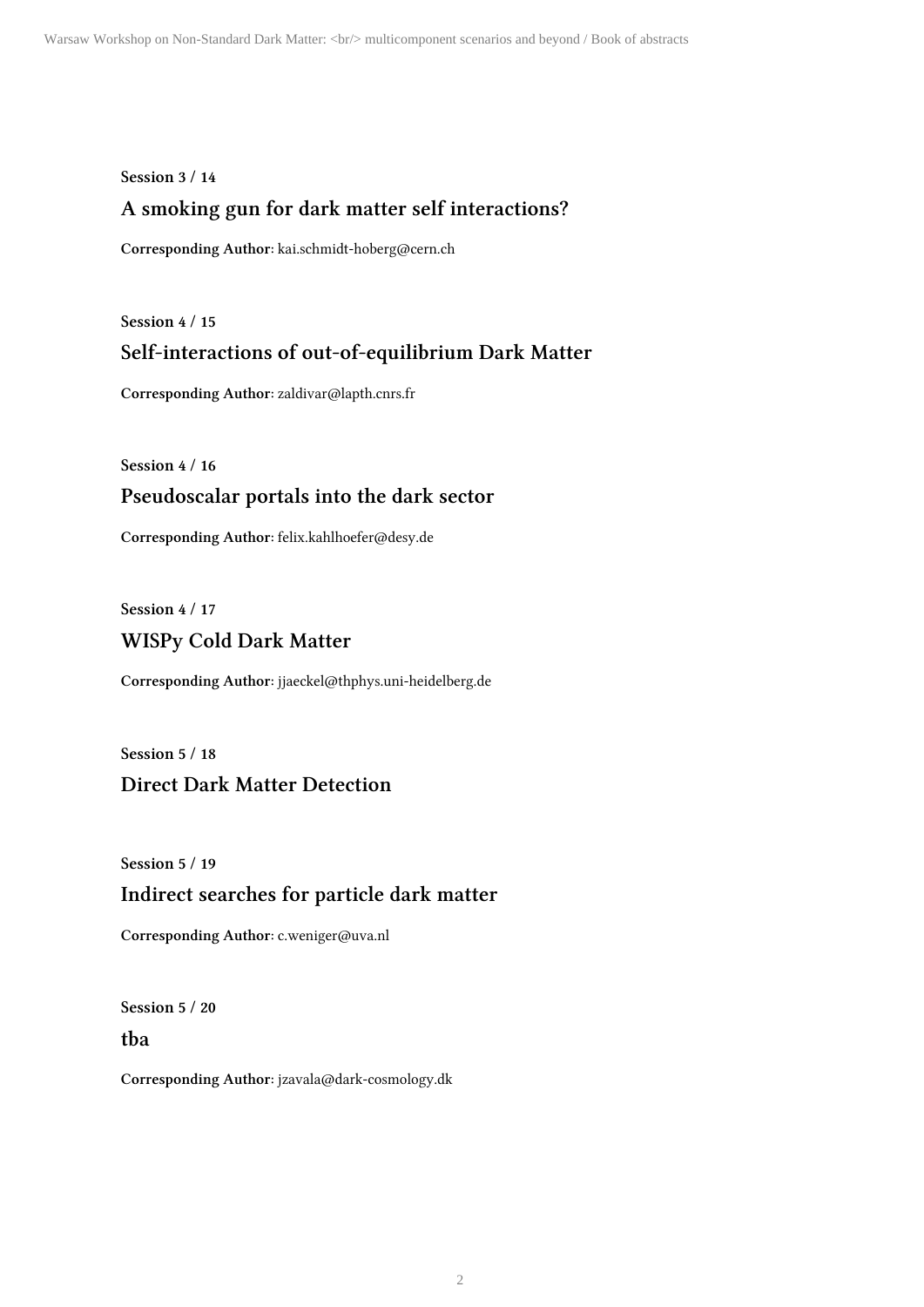#### **Session 6 / 21**

# **Cosmological Higgs-Axion Interplay for a naturally small Electroweak scale**

**Session 6 / 22**

# **Gauge fields as dark matter**

**Corresponding Author:** oleg.lebedev@helsinki.fi

**Session 7 / 24**

# **Axion Landscape**

**Corresponding Author:** raffelt@mpp.mpg.de

**Session 7 / 25**

# **Cosmology of ultralight axions**

**Corresponding Author:** david.marsh@kcl.ac.uk

**Session 7 / 26**

# **Axions, dark matter and all that MAD(MAX) stuff**

**Corresponding Author:** jredondo@unizar.es

**Session 7 / 27**

# **Squeezing the last out of direct detection**

**Corresponding Author:** josef.pradler@oeaw.ac.at

**Session 8 / 28**

# **Dark and Bright side of Fundamental Composite Dynamics**

**Corresponding Author:** sannino@cp3-origins.net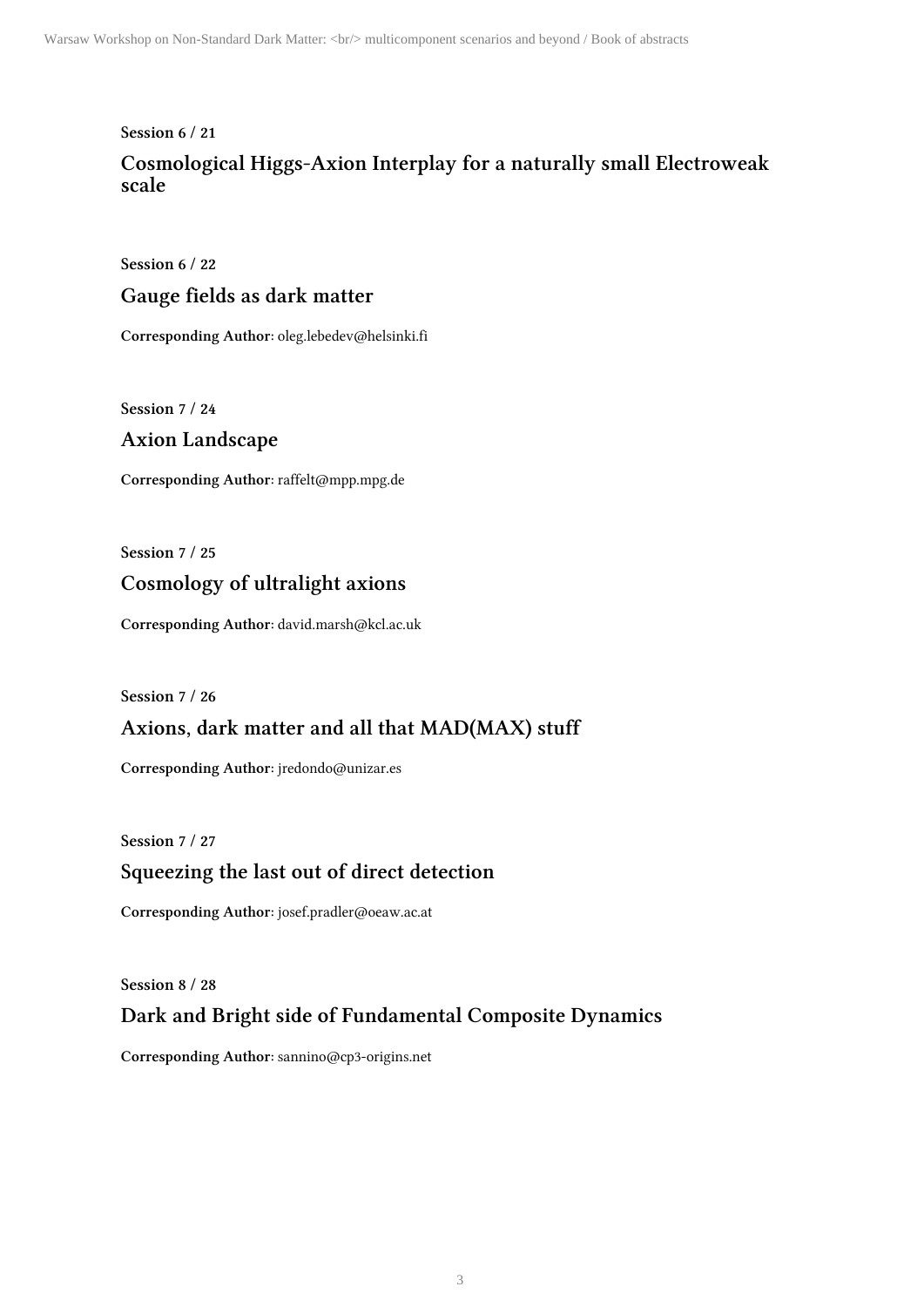#### **Session 8 / 29**

# **Inflatable Dark Matter**

**Corresponding Author:** hooman@bnl.gov

**Session 8 / 30**

## **Bound states of symmetric and asymmetric dark matter**

**Corresponding Author:** kallia.petraki@gmail.com

**34**

# **Signatures of sneutrino dark matter**

**Corresponding Author:** belanger@lapth.cnrs.fr

#### **35**

# **Dark matter in a scale invariant bright hidden sector**

**Corresponding Author:** mayumi@hep.s.kanazawa-u.ac.jp

**Session 11 / 36**

# **Observational tests of the composition of dark matter**

**Corresponding Author:** dorr@asc.rssi.ru

**Session 11 / 37**

# **Flavor-Mixed Dark Matter in Cosmology**

**Corresponding Author:** medvedev@ku.edu

**Session 12 / 38**

# **Multi-component dark matter with hidden SU(3) symmetry**

**Corresponding Author:** takashi.toma@durham.ac.uk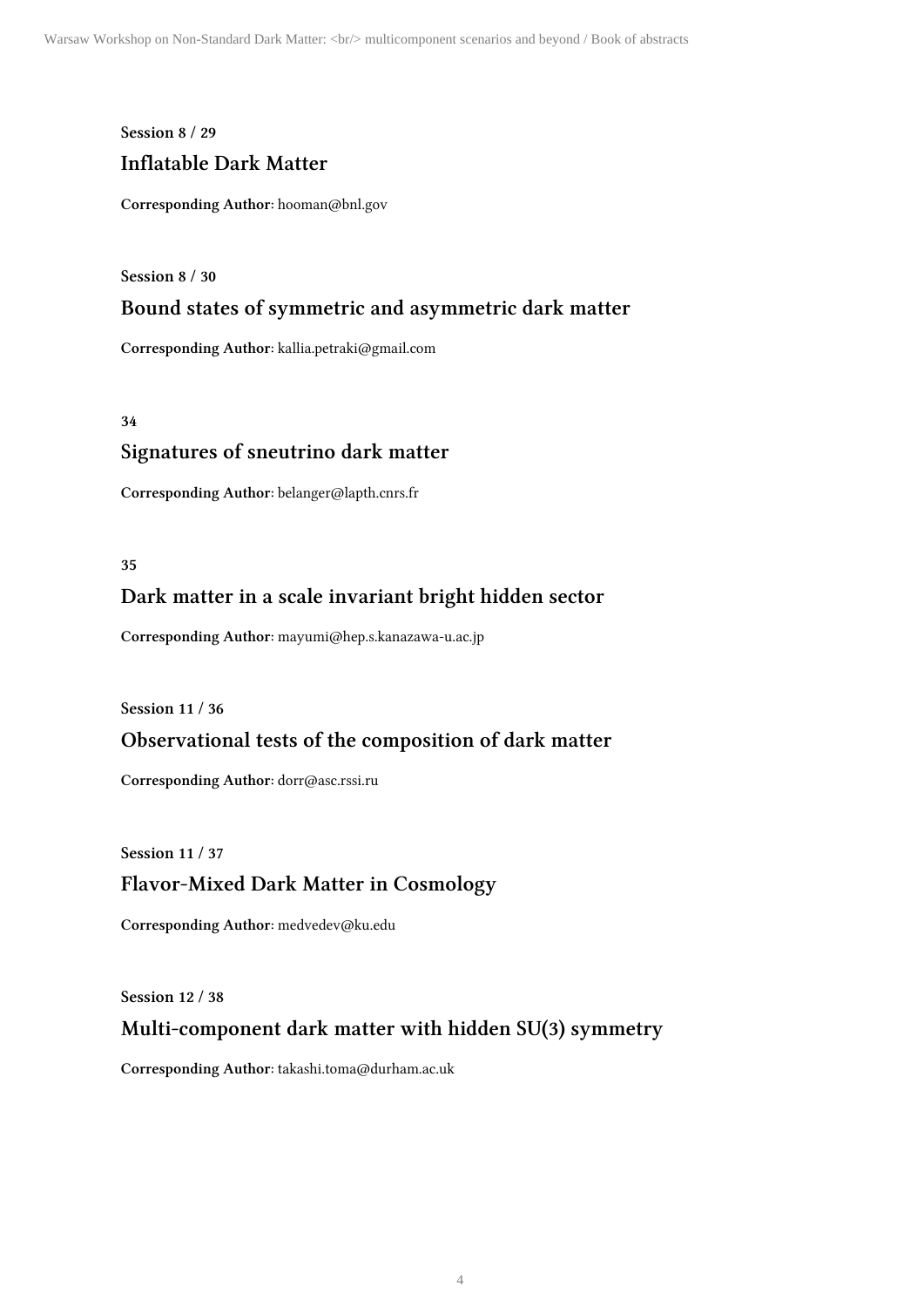# **Session 12 / 39 New effects of dark matter which are linear in the interaction strength**

**Corresponding Author:** v.flambaum@unsw.edu.au

**Session 12 / 40**

# **Effective Operator Models for Semi-Annihilating Dark Matter**

**Corresponding Author:** a.spray.work@gmail.com

**Session 2 / 41**

# **Super-Heavy Dark Matter from Inflation -- Towards Predictive Scenarios**

**Corresponding Author:** kannike@cern.ch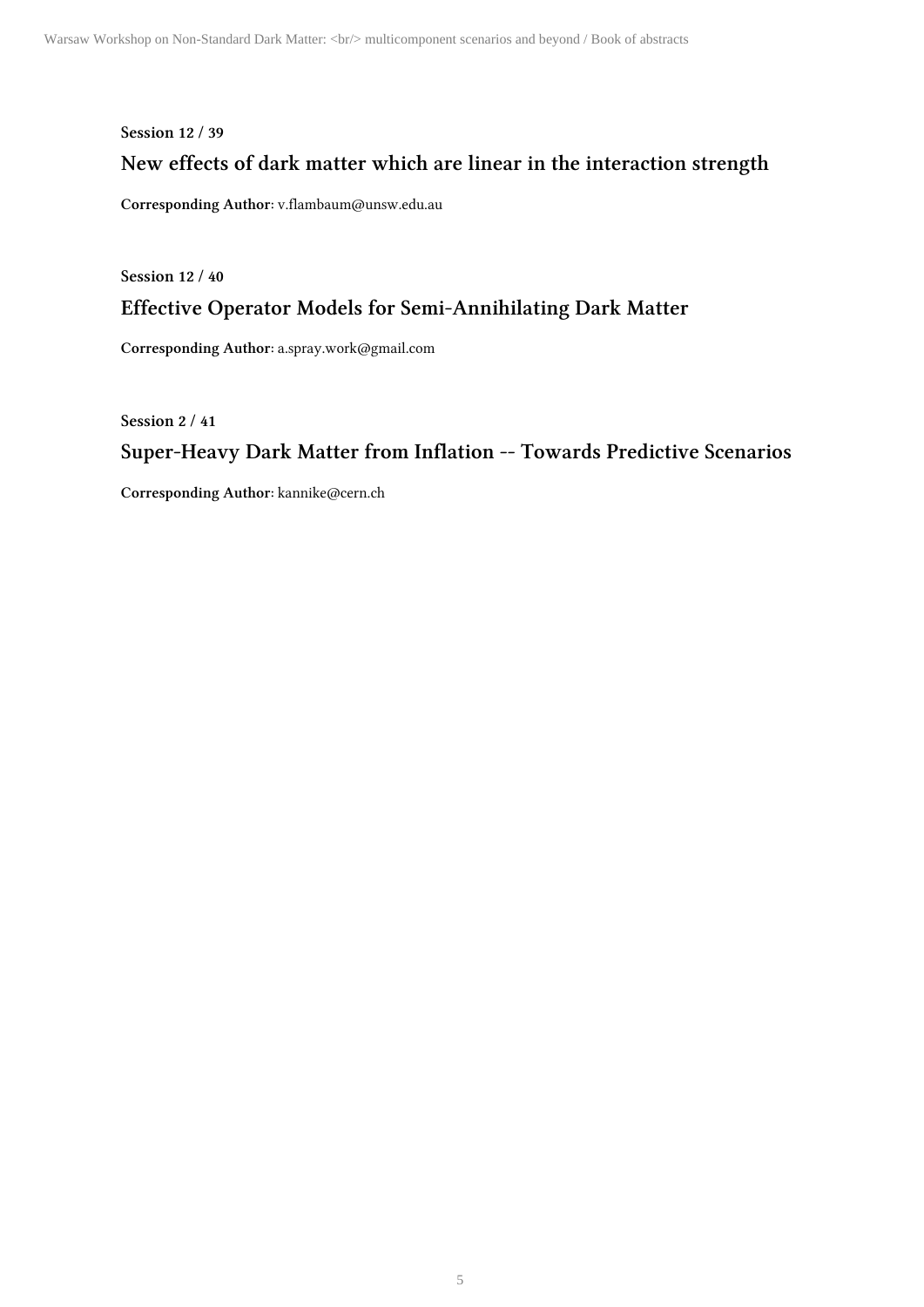# **New effects of dark matter which are linear in the interaction strength**

**Author:** Prof. FLAMBAUM, Victor <sup>1</sup>

**Co-Author:** Mr. STADNIK, Yevgeny <sup>2</sup>

<sup>1</sup> University of New South Wales, Sydney 2052, Australi

<sup>2</sup> University of New South Wales

#### **Corresponding Author:** v.flambaum@unsw.edu.au

Low-mass boson dark matter particles produced after Big Bang form classical field and/or topological defects. In contrast to traditional dark matter searches, effects produced by interaction of an ordinary matter with this field and defects may be first power in the underlying interaction strength rather than the second power or higher (which appears in a traditional search for the dark matter) [1-12]. This may give a huge advantage since the dark matter interaction constant is extremely small.

Interaction between the density of the dark matter particles and ordinary matter produces both 'slow' cosmological evolution and oscillating variations of the fundamental constants including the fine structure constant alpha and particle masses [4]. Recent atomic dysprosium spectroscopy measurements and the primordial helium abundance data allowed us to improve on existing constraints on the quadratic interactions of the scalar dark matter with the photon, electron and light quarks by up to 15 orders of magnitude. Limits on the linear and quadratic interactions of the dark matter with W and Z bosons have been obtained for the first time.

In addition to traditional methods to search for the variation of the fundamental constants (atomic clocks, quasar spectra, Big Bang Nucleosynthesis, etc) we discuss variations in phase shifts produced in laser/maser interferometers (such as giant LIGO, Virgo, GEO600 and TAMA300, and the table-top silicon cavity and sapphire interferometers) [5,6], changes in pulsar rotational frequencies (which may have been observed already in pulsar glitches), non-gravitational lensing of cosmic radiation and the time-delay of pulsar signals [7]. Other effects of dark matter and dark energy include apparent violation of the fundamental symmetries: oscillating or transient atomic electric dipole moments, precession of electron and nuclear spins about the direction of Earth's motion through an axion condensate (the axion wind effect), and axion-mediated spin-gravity couplings [8-10], violation of Lorentz symmetry and Einstein equivalence principle [11,12].

Finally, we explore a possibility to explain the DAMA collaboration claim of dark matter detection by the dark matter scattering on electrons. We have shown that the electron relativistic effects increase the ionization differential cross section up to 3 orders of magnitude [13]. References:

[1] M. Pospelov, S. Pustelny, M. P. Ledbetter, D. F. Jackson Kimball, W. Gawlik, and D. Budker. Phys. Rev. Lett. 110, 021803 (2013).

[2] A. Derevianko and M. Pospelov. Nature Physics 10, 933 (2014).

[3] P.W. Graham, S. Rajendran. Phys. Rev. D84,055013 (2011); D88,035023 (2013).

[4] Can dark matter induce cosmological evolution of the fundamental constants of Nature? Y. V. Stadnik and V. V. Flambaum. Phys. Rev. Lett. 115, 201301 (2015).

[5] Searching for Dark Matter and Variation of Fundamental Constants with Laser and Maser Interferometry. Y. V. Stadnik and V. V. Flambaum. Phys. Rev. Lett. 114, 161301 (2015).

[6] Enhanced effects of variation of the fundamental constants in laser interferometers and application to dark matter detection, Y. V. Stadnik, V. V. Flambaum, arXiv:1511.00447

[7] Searching for Topological Defect Dark Matter via Nongravitational Signatures. Y. V. Stadnik and V. V. Flambaum. Phys. Rev. Lett. 113, 151301 (2014).

[8] Axion-induced effects in atoms, molecules and nuclei: Parity nonconservation, anapole moments, electric dipole moments, and spin-gravity and spin-axion momentum couplings. Y. V. Stadnik and V. V. Flambaum. Phys. Rev. D 89, 043522 (2014).

[9] Limiting P-odd Interactions of Cosmic Fields with Electrons, Protons and Neutrons. B. M. Roberts, Y. V. Stadnik, V. A. Dzuba, V. V. Flambaum, N. Leefer and D. Budker. Phys. Rev. Lett. 113, 081601 (2014).

[10] Parity-violating interactions of cosmic fields with atoms,molecules and nuclei: Concepts and calculations for laboratory searches and extracting limits. B. M. Roberts, Y. V. Stadnik, V. A. Dzuba, V. V. Flambaum, N. Leefer and D. Budker. Phys. Rev. D 90, 096005 (2014).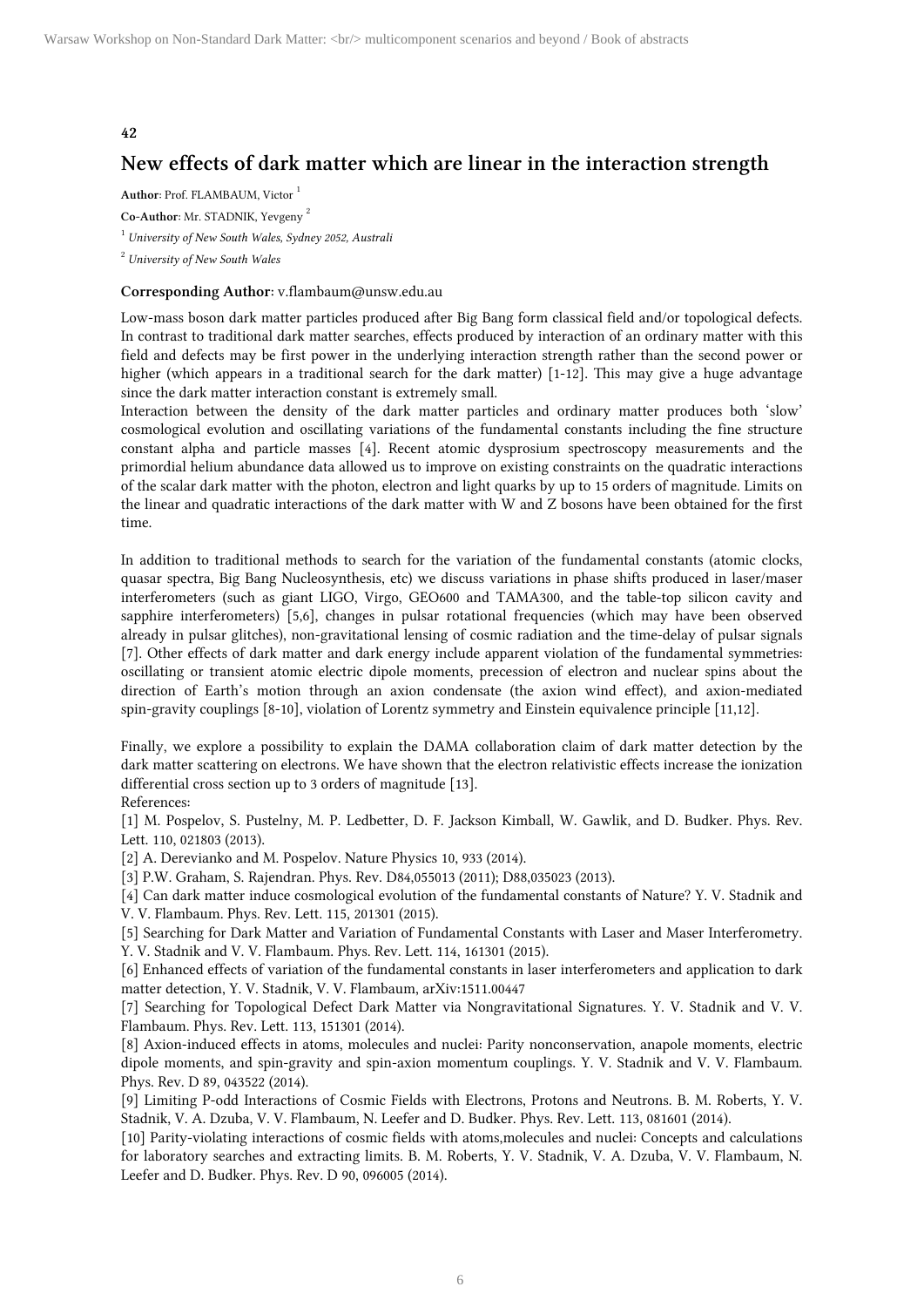[11] V.A. Dzuba, V.V. Flambaum, M. Safronova, S.G. Porsev, T.Pruttivarasin, M.A. Hohensee, H. Haffner. Nature Physics (2016), DOI:10.1038/nphys3610.

[12] Enhanced violation of the Lorentz invariance and Einstein equivalence in atoms and nuclei, V.V. Flambaum. arxiv: 1603.05753

[13] Ionization of atoms by slow heavy particles, including dark matter. B. M. Roberts, V. V. Flambaum, and G. F. Gribakin, Phys. Rev. Lett. 116, 023201 (2016).

#### **43**

## **General approach to dark matter coannihilation**

**Author:** KAMINSKA, Anna <sup>1</sup>

Co-Authors: BAKER, Michael<sup>1</sup>; ZURITA, Jose<sup>2</sup>; BROD, Joachim<sup>3</sup>; EL HEDRI, Sonia<sup>1</sup>; KOPP, Joachim<sup>1</sup>; LIU, Jia<sup>1</sup>; THAMM, Andrea<sup>1</sup>; DE VRIES, Maikel<sup>1</sup>; WANG, Xiao-Ping<sup>1</sup>; YU, Felix<sup>1</sup>

 $1$   $JGU$  Mainz

 $^{2}$  KIT

3 TU Dortmund

#### **Corresponding Author:** akaminsk@uni-mainz.de

I will present a general classification of simplified models of dark matter coannihilation. Main phenomenological features of these models will be discussed by introducing general classes of LHC signatures. Several novel signatures that are not covered in current LHC searches will be emphasized. The class of models with a QCD charged coannihilation partner, highly relevant for LHC studies and interesting from the point of view of relic density predictions will be considered in detail.

**44**

# **Cosmology of ultralight axions**

Dr. MARSH, David<sup>1</sup> <sup>1</sup> King's College London

#### **Corresponding Author:** david.marsh@kcl.ac.uk

Axions (and other light bosons) with masses in the range  $$10^{\{-3\}\text{eV}}\$  eV}\lesssim m\lesssim 10^{-18}\text{ eV}\$ have distinctive effects on cosmology. These effects allow one to observationally distinguish ultralight axions from the other major cosmological components of dark energy, cold dark matter, warm dark matter, and neutrinos. Current observations of the cosmic microwave background and large scale structure place percent-level constraints on the axion energy density, and limit them to be sub-dominant to cold dark matter for  $m\lesssim 10^{-24}\text{ eV}\$ . Future observations with CMB-S4 will improve these constraints by up to two orders of magnitude and allow one to distinguish the effects of axions from those of massive standard model neutrinos. This allows sub-percent level tests of the one-species cold dark matter paradigm over a vast range of cosmic scales. Furthermore, axions with  $m\apreak{\approx 10^{\,-22}\text{ et }eV}\$  could play a role in resolving issues of small-scale structure formation with cold dark matter, and are also distinct from warm dark matter. Efforts to probe this mass range (and higher) observationally include using high redshift galaxy formation, cosmic reionization, the Lyman-alpha forest flux power spectrum, CMB lensing, galaxy weak lensing, the 21cm power spectrum, and galactic substructure. In the lab, such axions and other bosons induce effects with long time scale oscillations, which could be probed with upcoming experiments such as CASPEr.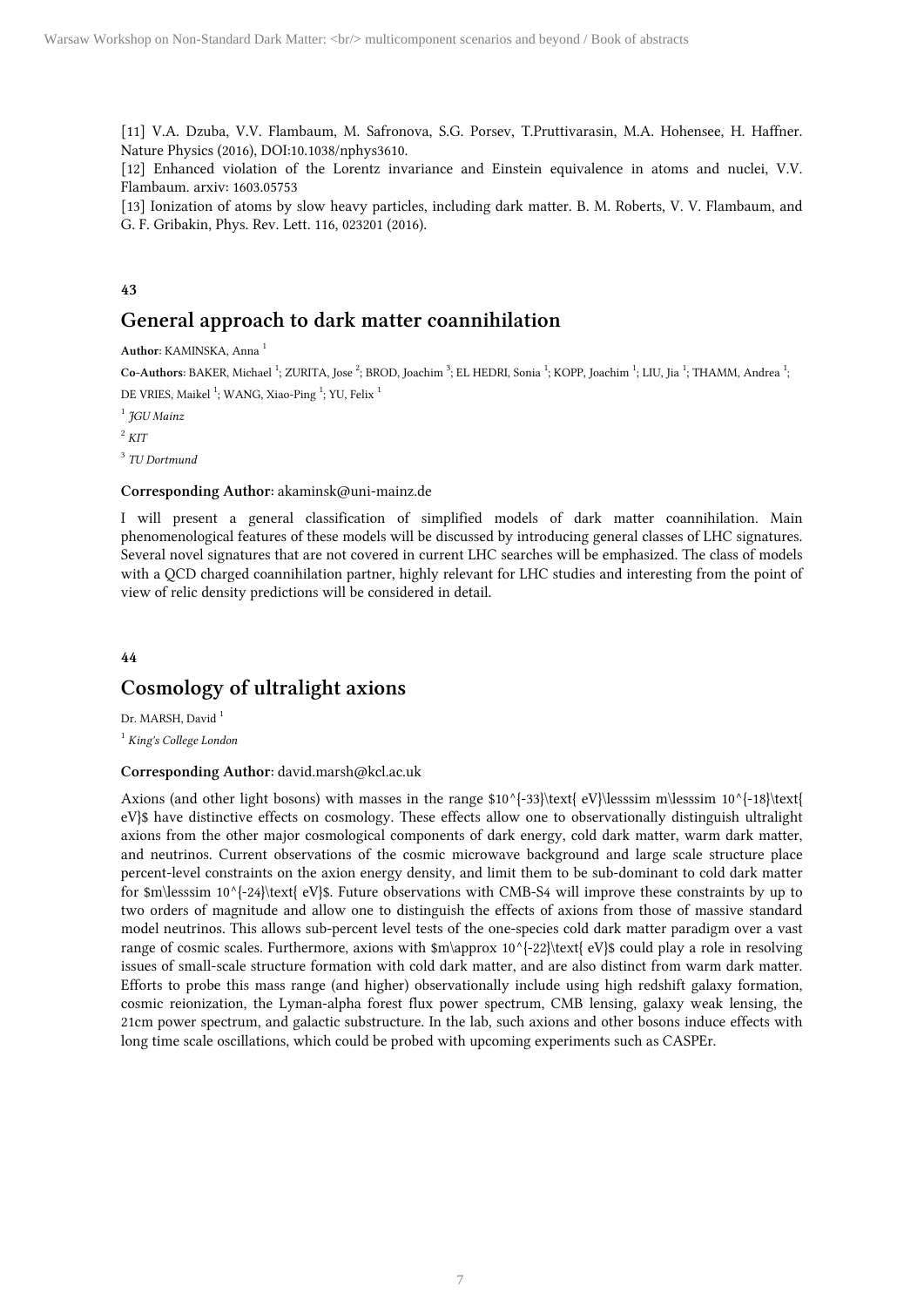# **News from NEWS Experiment**

Prof. GULER, A. Murat GULER<sup>1</sup>  $<sup>1</sup>$  Middle East Technical University</sup>

#### **Corresponding Author:** ali.murat.guler@cern.ch

Nowadays there is compelling evidence for the existence of dark matter in the Universe. A general consensus has been expressed on the need for a directional sensitive detector to confirm, with a complementary approach, the candidates found in "conventional" searches and to finally extend their sensitivity beyond the limit of neutrino-induced background. We propose here the use of a detector based on nuclear emulsions to measure the direction of WIMP-induced nuclear recoils. The production of nuclear emulsion films with nanometric grains has been recently established. Several measurement campaigns have demonstrated the capability of detecting sub-micrometric tracks left by low energy ions in such emulsion films with nanometric grains. Innovative analysis technologies with fully automated optical microscopes have made it possible to achieve the track reconstruction for path lengths down to one hundred nanometres and there are good prospects to further exceed this limit. The detector concept we propose foresees the use of a bulk of nuclear emulsion films surrounded by a shield from environmental radioactivity, to be placed on an equatorial telescope in order to cancel out the effect of the Earth rotation, thus keeping the detector at a fixed orientation toward the expected direction of galactic WIMPs. We report the performances and the schedule of the NEWS experiment, with its one-kilogram mass pilot experiment, aiming at delivering the first results on the time scale of five years.

#### **46**

# **Super-Heavy Dark Matter from Inflation -- Towards Predictive Scenarios**

**Author:** Dr. KANNIKE, Kristjan <sup>1</sup>

Co-Authors: Prof. RAIDAL, Martti<sup>2</sup>; Dr. RACIOPPI, Antonio<sup>2</sup>

 $1$  National Institute of Chemical Physics and Biophysics

2 NICPB

#### **Corresponding Author:** kannike@cern.ch

A generic prediction of Coleman-Weinberg inflation is the existence of a heavy particle sector whose interactions with the inflaton generate the inflaton potential at loop level. If the heavy sector contains stable states, a relic abundance of those is generated at the end of inflation by gravity alone. This general feature, and the absence of any particle physics signal of dark matter so far, call for a paradigm shift in dark sector physics. Thus, the dark matter is super-heavy, it originates from the inflaton dynamics and its abundance today is naturally explained by the weakness of gravitational production. Such dark matter can be tested via the measurements of CMB isocurvature perturbations and non-Gaussianities, or through its peculiar signatures in the ultra high energy cosmic rays flux.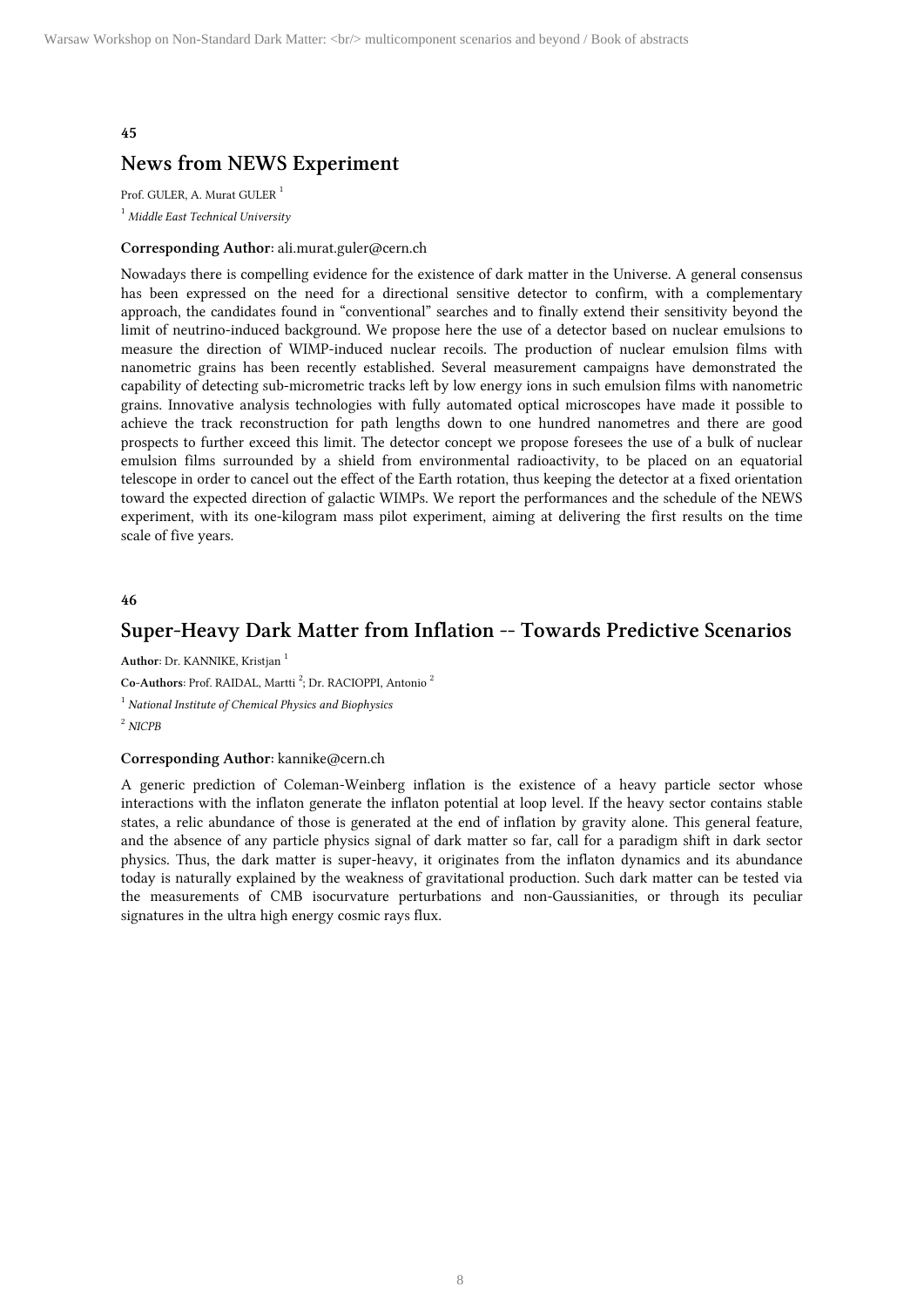# **Direct detection of self-interacting dark matter**

**Author:** Mr. CLARKE, Jackson <sup>1</sup>

Co-Authors: Dr. FOOT, Robert<sup>1</sup>; Dr. DAWE, Edmund Noel<sup>1</sup>

 $^{\rm 1}$  ARC Centre of Excellence for Particle Physics at the Terascale, University of Melbourne

#### **Corresponding Author:** jackson.clarke@coepp.org.au

I will outline the unique direct detection phenomenology which arises if dark matter is self-interacting. The crucial point is that, in the Earth frame, the halo wind interaction with Earth-captured dark matter generically results in a spatially dependent near-Earth dark matter environment. This implies distinctive signatures in the direct detection signal, including latitudinal dependence, and modulation with sidereal day. The sidereal modulation is particularly interesting, since it can only have a cosmological origin. Some examples will be shown from dark matter simulations with dark photon self-interactions. I will then describe some model-independent search strategies for sidereal modulation signals of unknown shape, in the hope of encouraging experimental colleagues to perform such searches.

#### **48**

# **Effective Operator Models for Semi-Annihilating Dark Matter**

**Author:** Dr. SPRAY, Andrew <sup>1</sup>

**Co-Author:** Dr. CAI, Yi <sup>2</sup>

<sup>1</sup> Institute for Basic Science

<sup>2</sup> University of Melbourne

#### **Corresponding Author:** a.spray.work@gmail.com

Semi-annihilation is a generic feature of dark matter which is stabilized by a symmetry group larger than Z2. We systematically classify and enumerate effective operators up to dimension 6 for scalar and/or fermionic dark matter, with a focus on models where annihilation is suppressed. We show when and how different two-to-two processes are generated from a single effective operator. We additionally use searches for high energy gamma rays, positrons and neutrinos to set limits on the Wilson coefficients of these operators for models with a unique dark matter candidate. Finally we briefly discuss complete models inspired by this framework.

#### **49**

# **Giant Monopoles as a Dark Matter Candidate**

Prof. EVSLIN, Jarah<sup>1</sup>

<sup>1</sup> Institute of Modern Physics, CAS

#### **Corresponding Author:** jarah@impcas.ac.cn

I will review recent challenges to WIMP dark matter models and describe how some of them are addressed by giant monopole models. These models exist in theories with a dark sector including a dark SU(2) gauge symmetry coupled to an adjoint Higgs and two fundamental fermions. Several consistency checks of such models will be described, including consistency with MACHO bounds and the CMB power spectrum. The main prediction of such models, which can soon be tested using GAIA astrometry data, is that dwarf galaxies are embedded in halos which extend for tens of kpc, often beyond their tidal radii, which would be impossible for gravitationally bound particulate dark matter. This may explain the anomalously high abundance and relative velocities of dwarf galaxy pairs recently observed by Fattahi, Navarro, et al.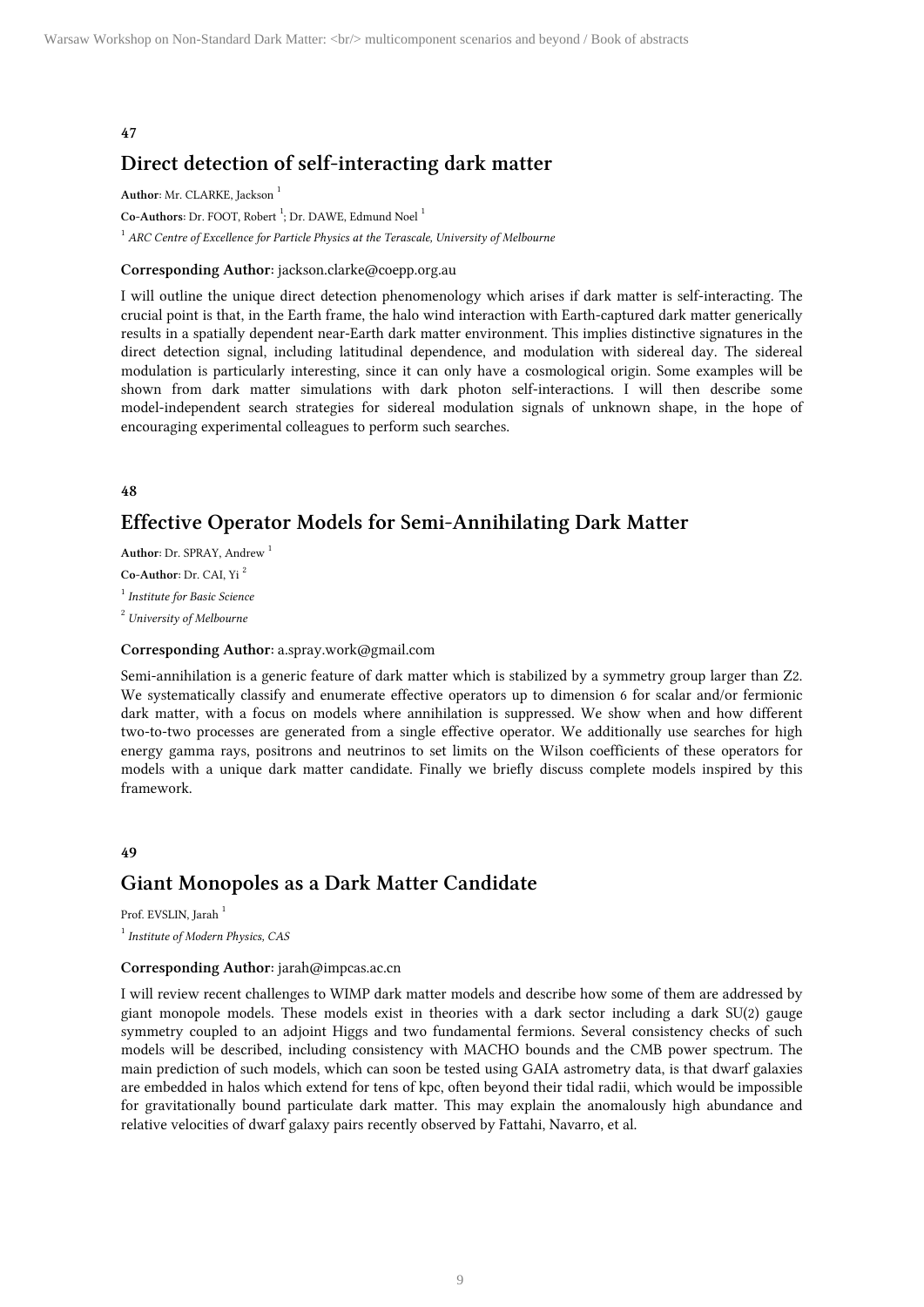# **From dark particle physics to the matter distribution of the Universe**

Dr. CYR-RACINE, Francis-Yan<sup>1</sup>  $<sup>1</sup>$  Harvard University</sup>

#### **Corresponding Author:** fcyrraci@physics.harvard.edu

The effective theory of structure formation (ETHOS) allows the classification of dark matter theories according to their structure formation properties rather than their intrinsic particle properties. This makes ETHOS a particularly useful framework for comparing theoretical predictions of extended dark matter scenarios to actual cosmological and astrophysical observations. Using this effective theory, we describe how the details of the dark matter physics actually affect the shape of the linear matter power spectrum, hence clarifying the link between dark matter microphysics and structure formation. We then use the ETHOS framework to put cosmological and astrophysical constraints on broad classes of dark matter microphysics. We finally discuss how non-minimal dark matter theories can be used to remove apparent tension between various cosmological probes.

#### **51**

# **Looking beyond the paradigm: an experimental example from the ultra-high energy cosmic-ray physics**

Dr. HOMOLA, Piotr<sup>1</sup>

<sup>1</sup> Institute of Nuclear Physics PAN

#### **Corresponding Author:** piotr.homola@ifj.edu.pl

The theoretical effort towards explaining the nature of Dark Matter must well recognize and assimilate the experimental results. However, if these results are taken without an appropriate care and criticism, whole classes of theoretical scenarios might be ruled out prematurely. I'll present an example of such an efficient experimental thinking-blocker: the apparent lack of photons in the flux of ultra-high energy cosmic rays (UHECR), i.e. those above 10^19 eV, observed at the Earth. It has been confirmed by the key observatories (Pierre Auger Observatory, Telescope Array) that the contribution of ultra-high energy photons to the observed flux of cosmic rays is not larger than 1%. Such a limit severely constrains exotic scenarios of the origin of UHECR. These scenarios predict eg. decays or annihilation of hypothetical super-massive particles leading to the significantly increased presence of photons in the observed flux of UHECR which is practically ruled out by the present photon limits. The upper limits on the UHE photon flux constrain also violation of fundamental physics laws like Lorentz invariance. While theoretical implications of non-observation of UHE photons appear serious, it is not commonly understood that the present experimental limits are determined without considering all the thinkable standard or non-standard physics effects leading to the suppression or worse traceability of UHE photons. I'll discuss a simple scenario capable of explaining the non-observation of UHE photons without ruling out the exotic predictions of high photon fractions. The example concerns a hypothetical, frequent interactions of UHE photons initiating large electromagnetic cascades above the Earth atmosphere. Emerging of such a cascade would dramatically affect the development of the corresponding air shower in the atmosphere. I'll demonstrate that air showers induced by large electromagnetic cascades might be hardly distinguishable from air showers initiated by nuclei. If this is the case then we might heavily underestimate the photon component in the observed UHECR flux and the corresponding theoretical predictions should be revised. Although there are no hints about the nature of the mechanism leading to the creation of very large electromagnetic cascades, there is a number of non-trivial possibilities, including both standard and non-standard physics, that have never been discussed in the literature. It therefore seems appropriate to conclude that taking a full scientific advantage of the unprecedented statistics and precision of the UHECR data collected by the top observatories, in particular by the Pierre Auger Observatory, might require more intense and deeper interactions between the experimentalists and theorists. This talk will be an effort towards facilitating these interactions.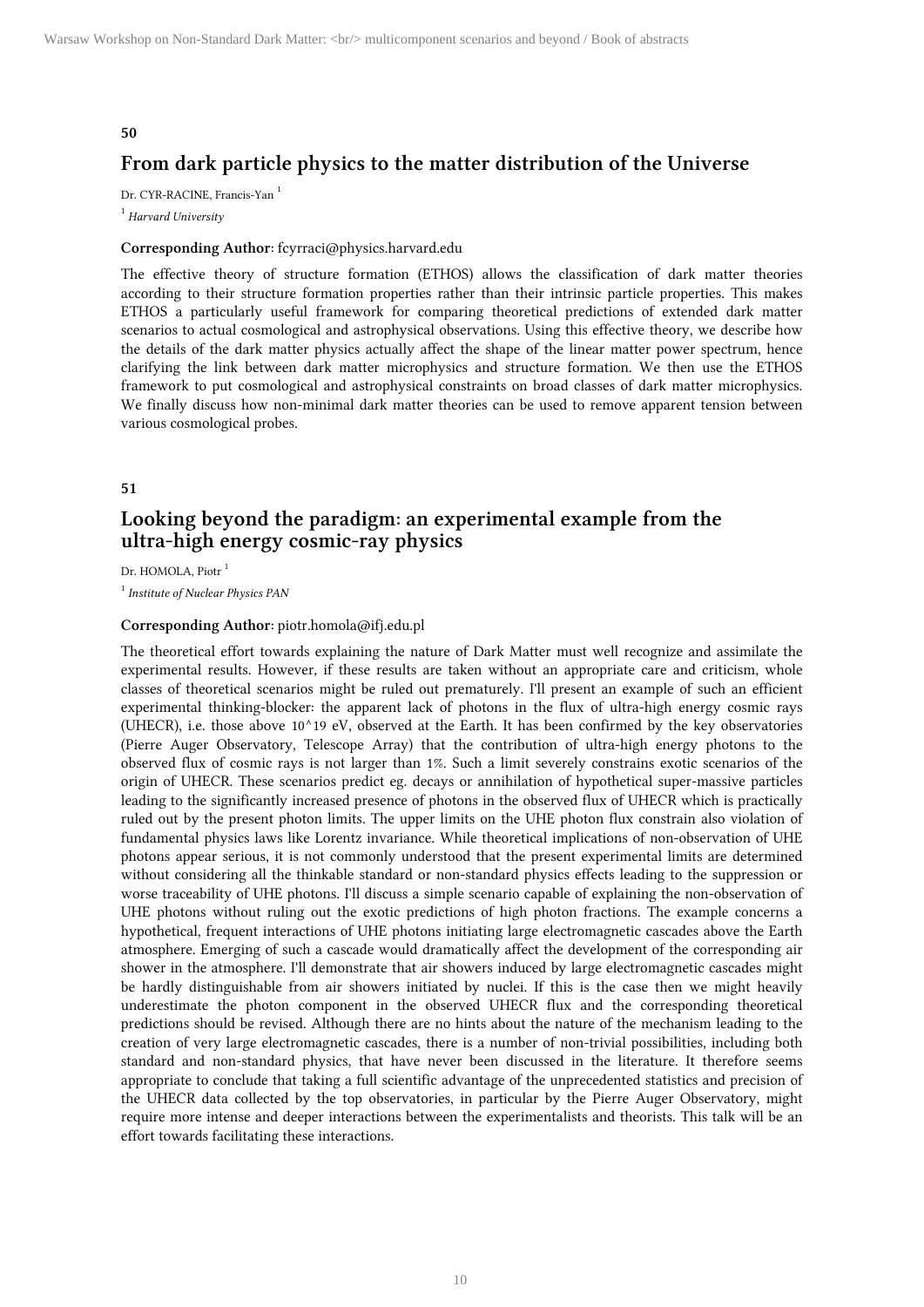# **52 Self-interactions of out-of-equilibrium Dark Matter**

Mr. ZALDIVAR, Bryan<sup>1</sup> 1 LAPTh-CNRS

#### **Corresponding Author:** zaldivar@lapth.cnrs.fr

Self-Interacting Dark Matter is a popular solution to the small-scale problems of cold dark matter. In this talk, it will be shown how it is possible to obtain the desired amount of self-interactions from dark matter candidates which have never been in equilibrium with the visible sector, while at the same time avoiding all the phenomenological issues present in a large variety of models proposed in the literature, relying on dark-visible equilibrium.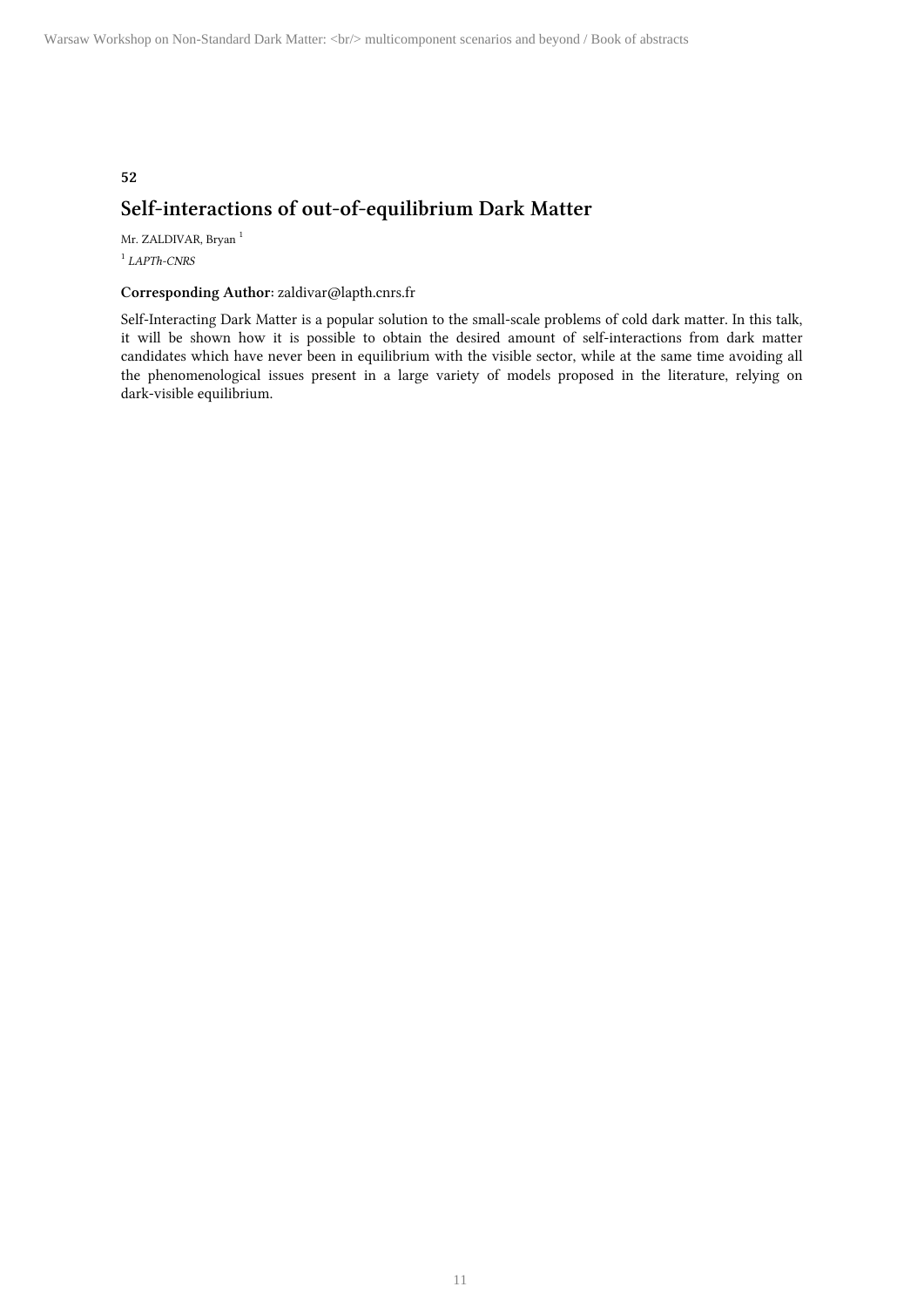# **Twin Universe**

Dr. ARVAY, Zoltan<sup>1</sup> <sup>1</sup> SBC Cluster, Budapest, Hungary

#### **Corresponding Author:** arvayz@chello.hu

1. Predictions of our model and especially fittings with measured data indicate a possible presence of an other universe in our known one. In our previous publication we have reported about our finding that possibly a smaller twin Universe was born in the Big Bang and passing through our Universe it left to the multiverse space. Taking this seriously we can start describe such a double event and try to give the equations, possible solutions and effects which can be predicted. We will describe the case on the base of a traditional picture.

2. The system of coupled equations describing the double universe case

H\_1^2≈ V\_1 (ϕ\_1 )/3⊠m\_p⊠^2+V\_int (t,L,ρ\_i,T\_i,ϕ\_i,…)

 $3H_1 \phi'$   $1 \approx -V_1^{\prime\prime} (\phi_1)$ 

H\_2^2≈V\_2 (ϕ\_2 )/3⊠m\_p⊠^2+V\_int (t,L, $\rho$ \_i,T, $\phi$ \_i,…)

 $3H_2 \phi_2 \approx -V_2' \left(\phi_2\right)$ 

L<sup>^</sup>2≈V(ϕ)/3⊠m p⊠<sup>^</sup>2

 $3L\phi \approx -V^{\wedge}$ ' ( $\phi$ )

where L – measure of the overlap of U1 and U2,  $\varphi$  – inflaton in multiverse, V – potential in multiverse 3. Analysis

Our EQP/DWT model [4,5,6,7,8]provides in case of the universe the measurable baryonic, dark matter, total matter and dark energy rates. These deviate significantly from the measurable ones by WMAP and Planck and rise the possibility of a double Big Bang. Supposing this the prediction fit well for the recently measurable ratios. On this base we can suppose that an other (with about 1/3 expected total energy) universe has been created probably yet in the epoch of inflation [2,3]. Such a double event can have numerous important, measurable outcomes.

4. Important experimental fields

The measurements of WMAP yielded power spectra and temperature fluctuation map. The Planck Mission similar measurements provided more characteristic asymmetries for the dark matter content of the measured sky. The Eridanus Cold spot and super Void investigations in the background of a measurements, the Quark Gluon plasma Heavy ion reactions [1] and also the double Black Hole measurements are very important related fields. Double galaxies and galaxy collisions can provide important knowledge [9,10,11,12].

#### 5. Conclusions

Many interesting questions arise and many interesting predictions can be made on the base of this model and scenario. In case of two universes their dark matter content and dark matter interactions can be important.

6. References:

[1] Z. Arvay at al., Zeitschrift für Physik. A 348, 201-210 (1994)

[2] Z. Árvay, About the dark matter, The XXVII International Conference on Neutrino Physics and Astrophysics (Neutrino 2016), London, 4 - 9 July 2016, abstract submitted

[3] Z. Árvay, Prediction of the existence of an other Universe which may correlate with WMAP data and supported by Planck measurements, The XXVII International Conference on Neutrino Physics and Astrophysics (Neutrino 2016), London, 4 - 9 July 2016, abstract submitted

[4] Z. Árvay and V. Árvay, Acceleration of expansion and neutrino momentum relocation, Abstract, submitted to Dark Matter UCLA 2012 conference, 2012

[5] Z. Árvay and V. Árvay, Structures and oscillations between visible and dark matter in the framework of the Dual World Theory model, EuCost Brussels and SBC Cluster, Hungary, Abstract, submitted to Dark Matter UCLA 2012 conference, 2012

[6] Z. Árvay and V. Árvay, Extended Einstein Rosen Bridge Quasars are Predicted, presented at 9th International Conference: Identification of Dark Matter 2012, July 23-27 Chicago, USA

[7] Z. Árvay, V. Árvay, 4th NASA Fermi Symposium, 28 oct.- 2 nov. 2012, Monterey, CA

[8] Z. Árvay, About Dark Universe and Origin of Life, 20 March, 2013 in Proceedings Poster Dropbox, 4th NASA Fermi Symposium, 28 oct.- 2 nov. 2012, Monterey, CA, USA.

[9]Bennett, C.L.; Larson, L.; Weiland, J.L.; Jarosk, N.; et al. (2013). "Nine-Year Wilkinson Microwave Anisotropy Probe (WMAP) Observations: Final Maps and Results". The Astrophysical Journal Supplement 208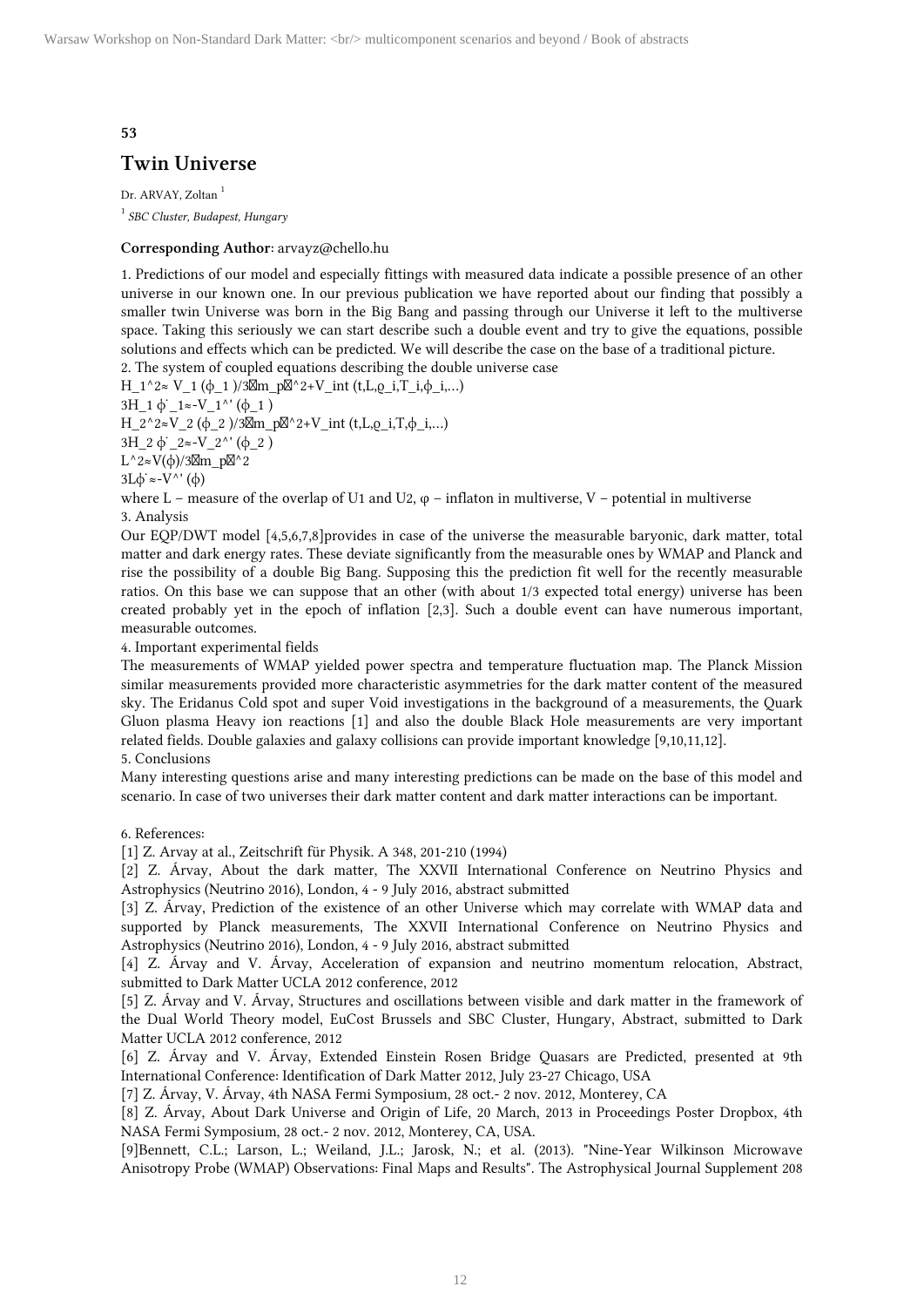#### (2)

[10] Planck Collaboration (2013). "Planck 2013 results. XVI. Cosmological parameters". arXiv:1303.5076 [11] Planck 2015 results. XVI. Isotropy and statistics of the CMB, Astronomy & Astrophysics manuscript no. planck\_2015\_iands, June 5, 2015

[12] I. Szapudi et al., Detection of a supervoid aligned with the cold spot of the cosmic microwave background, Monthly Notices of the Royal Astronomical Societymnras.oxfordjournals.org, MNRAS (June 11, 2015) 450 (1): 288-294. doi: 10.1093/mnras/stv488 First published online April 19, 2015

#### **54**

# **Observational Constraints on Decoupled Hidden Sectors**

**Author:** Mr. TENKANEN, Tommi <sup>1</sup>

Co-Authors: Dr. HEIKINHEIMO, Matti<sup>1</sup>; Dr. TUOMINEN, Kimmo<sup>1</sup>; Mr. VASKONEN, Ville<sup>2</sup>

<sup>1</sup> University of Helsinki

<sup>2</sup> University of Jyväskylä

#### **Corresponding Author:** tommi.tenkanen@helsinki.fi

Can dark matter properties be constrained if dark matter particles interact only very feebly with the Standard Model fields? The answer is yes. By studying both cosmological and astrophysical constraints, we show that stringent constraints on dark matter properties can be derived even if the dark matter sector is practically uncoupled from the Standard Model sector. By taking the Higgs portal model as a representative example, we study in detail scenarios where the hidden sector does not thermalize with the Standard Model sector but within itself, resulting in dark matter abundance determined by the freeze-out mechanism operating within the hidden sector.

#### **55**

# **Detecting Asymmetric Dark Matter via Neutron Star Collapse**

**Author:** Dr. LINDEN, Tim <sup>1</sup> **Co-Author:** Dr. BRAMANTE, Joseph <sup>2</sup>

<sup>1</sup> The Ohio State University

2 Notre Dame

#### **Corresponding Author:** trlinden@gmail.com

Asymmetric dark matter forms a well motivated class of dark matter models with unique detection characteristics. In particular, if asymmetric dark matter has a non-negligible nuclear scattering cross-section, it will accumulate efficiently in neutron star cores, potentially causing neutron star collapse. Due to the extremely high mass and detailed modeling of neutron star populations, observations can probe parameter spaces far below current direct detection bounds. In this talk, I will discuss the current state of astrophysical constraints on this model space, as well as three intriguing anomalies (the missing pulsar problem, Fast radio bursts, and r-process production in Ultra-faint dwarf galaxies) that may potentially be explained by dark matter accumulation in neutron star interiors.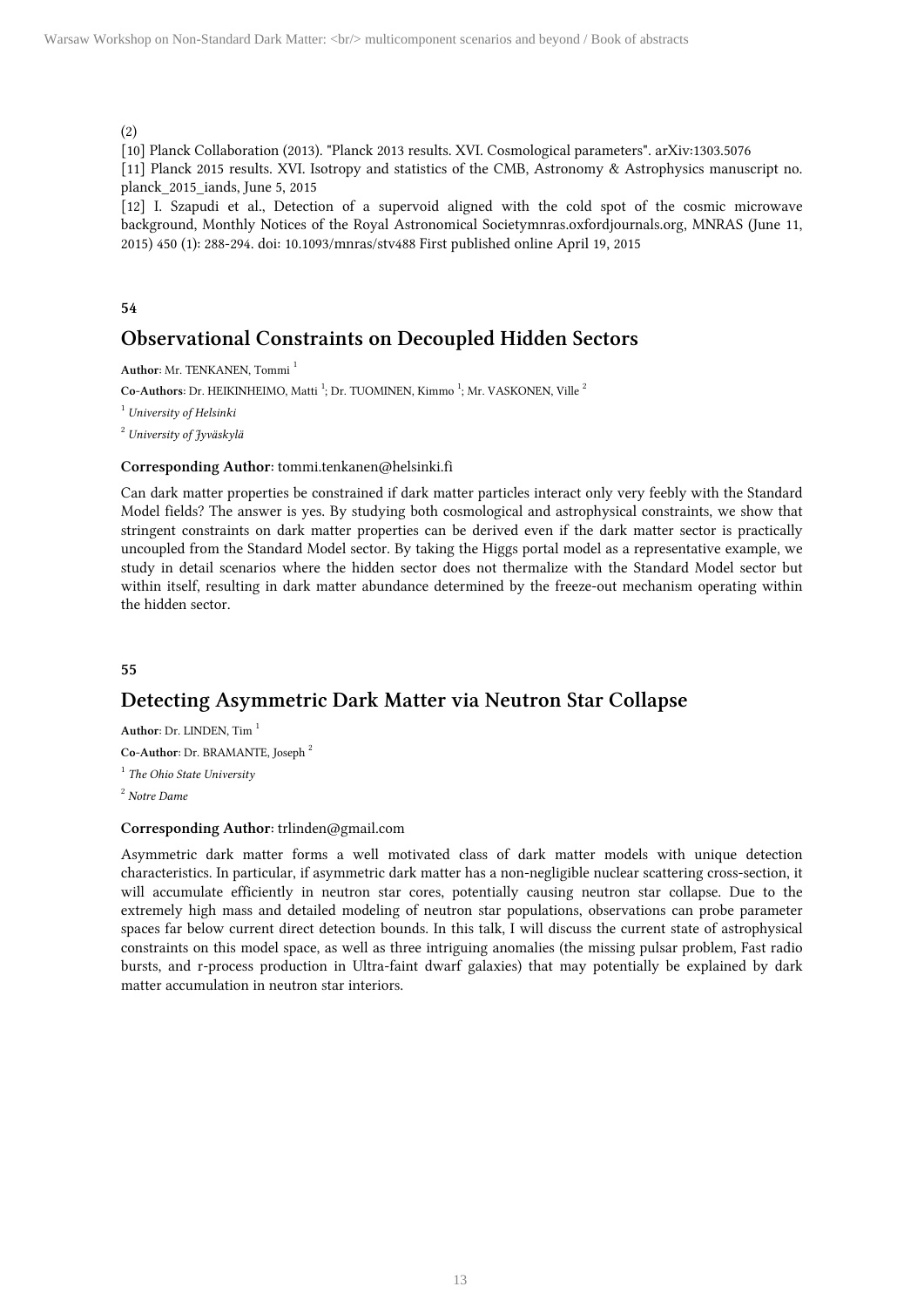# **Z\_2 SIMP Dark Matter**

Dr. BERNAL, Nicolás $^{\rm 1}$  $^{\rm 1}$  ICTP - SAIFR

#### **Corresponding Author:** nicolas@ift.unesp.br

Dark matter with strong self-interactions provides a compelling solution to several small-scale structure puzzles. Under the assumption that the coupling between dark matter and the Standard Model particles is suppressed, such strongly interacting massive particles (SIMPs) allow for a successful thermal freeze-out through N-to-N' processes, where N dark matter particles annihilate to N' of them. In the most common scenarios, where dark matter stability is guaranteed by a Z\_2 symmetry, the seemingly leading annihilating channel, i.e. 3-to-2 process, is forbidden, so the 4-to-2 one dominate the production of the dark matter relic density. Moreover, cosmological observations require that the dark matter sector is colder than the thermal bath of Standard Model particles, a condition that can be dynamically generated via a small portal between dark matter and Standard Model particles, à la freeze-in. This scenario is exemplified in the context of the Singlet Scalar dark matter model.

#### **57**

# **Radiative Generation of Neutrino Masses and Dark Matter**

**Author:** Ms. ESCH, Sonja <sup>1</sup>

Co-Authors: Dr. YAGUNA, Carlos<sup>2</sup>; KLASEN, Michael<sup>3</sup>

 $1$  Institut für theoretische Physik WWU Münster

<sup>2</sup> MPI Heidelberg

 $3$  WWU Münster

#### **Corresponding Author:** sonja.esch@uni-muenster.de

Two major questions of the Standard are neutrino masses and dark matter. The minimal model T12A addresses both by introducing new particles, scalars and fermions as singlets and doublets.

This allows for the radiative generation of neutrino masses but also leads to the occurrence of lepton flavor violating processes.

In our work we will study the parameter space of the model imposing the relic density constraint and constraints for neutrino masses.

Furthermore we will consider dark matter direct detection limits.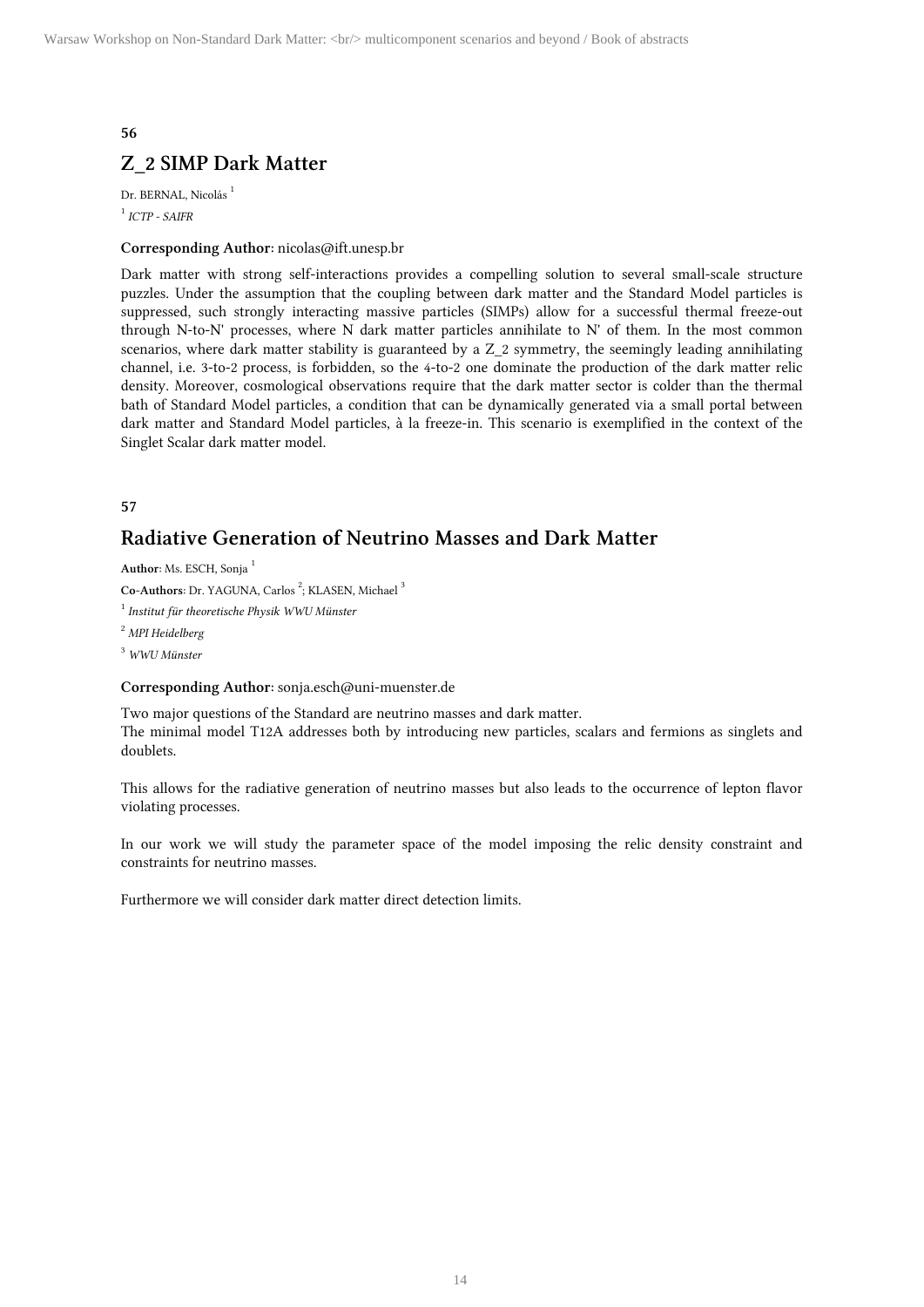# **Dark matter serach with XMASS**

Dr. KOBAYASHI, Kazuyoshi<sup>1</sup> <sup>1</sup> ICRR, University of Tokyo

#### **Corresponding Author:** kenkou@icrr.u-tokyo.ac.jp

The XMASS program is implemented through a large volume of liquid Xe scintillation expermeints at Kamioka in Japan. In the current stage, we focus on the the direct detection of dark matter with 832 kg liquid Xe. We have achieved the low energy threshold (~0.6keVee) thanks to the high scintillation light yield that allows us the low mass WIMPs search and a study of annual modulation due to dark matter. Also the background level of electron recoil events is very low, especially in the ~40-100keVee region the level is  $O(10^{\wedge} - 4\text{count}/\text{keVee}/\text{kg}/\text{day})$  which is world lowest level. Therefore we have searched for axion, super-WIMPs, inelastic scattering of dark matter as well. In this talk, the latest dark matter search results are shown. We are developing the next phase detector to increase the sensitivity of dark matter search. The future plans of the XMASS

experiment are also presented.

#### **60**

# **Spectral features in the MeV gap**

**Author:** Dr. HRYCZUK, Andrzej <sup>1</sup>

Co-Authors: Prof. BRINGMANN, Torsten<sup>1</sup>; Dr. WENIGER, Christoph<sup>2</sup>; Dr. GALEA, Ahmad<sup>1</sup>

<sup>1</sup> University of Oslo

<sup>2</sup> University of Amsterdam

#### **Corresponding Author:** a.j.hryczuk@fys.uio.no

Dark matter with mass of a few GeV can lead to observable signals in gamma rays with energies peaked at O(100 MeV). In such scenarios a significant part of the signal falls into the "MeV gap", a drop in sensitivity of current observational coverage with energies in the range 0.1-100 MeV. A gap that will soon be probed by new planned experiments. In this talk we point out the existence of novel spectral features in precisely this photon energy range. Such features are generic, as they depend on SM physics alone, although are clearly pronounced only in specific scenarios. We will discuss origin and importance of these features, as well as some implications for phenomenology.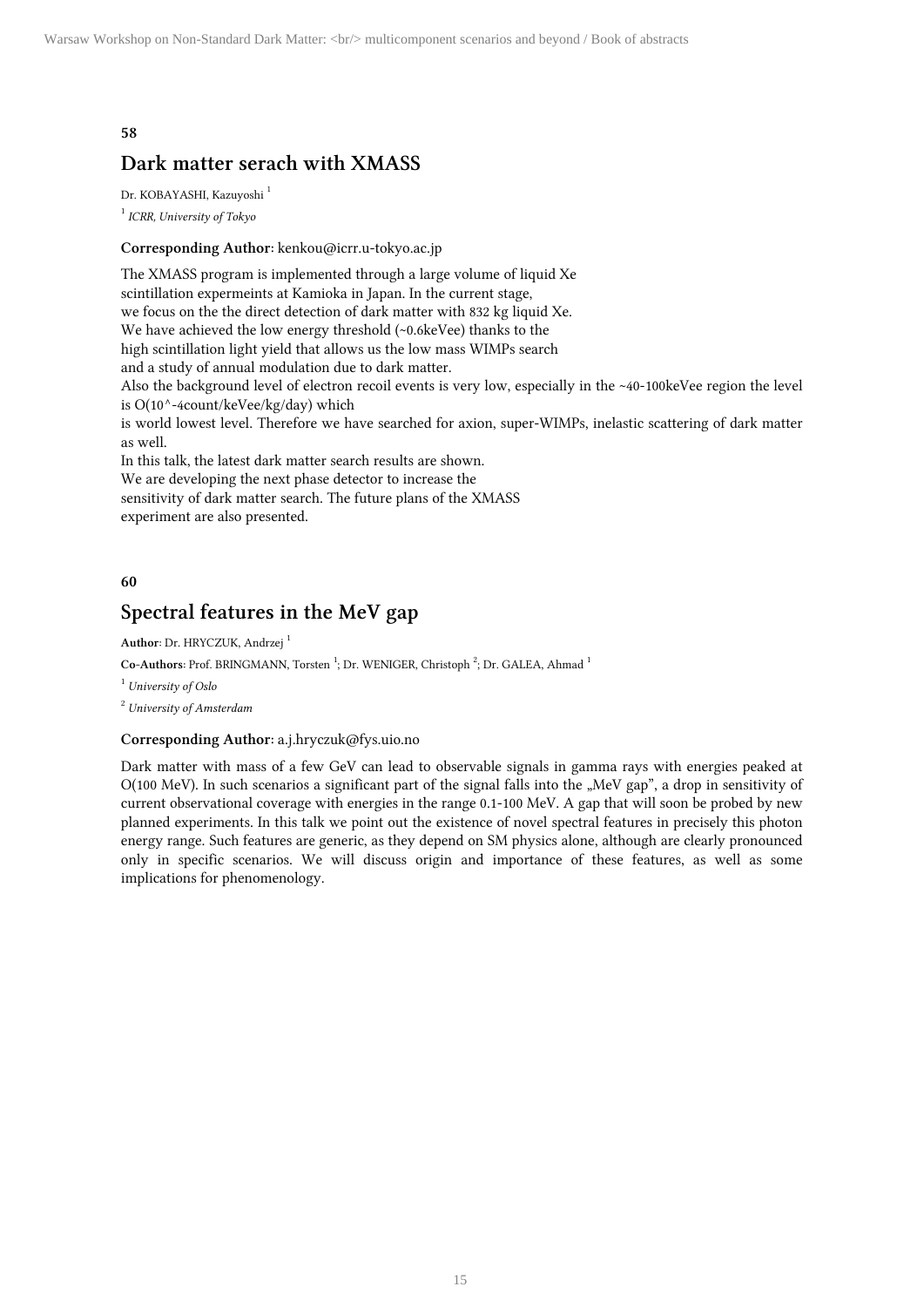# **Reheating the Standard Model from a hidden sector**

Mr. VASKONEN, Ville<sup>1</sup>; Mr. TENKANEN, Tommi<sup>2</sup>

1 University of Jyväskylä

<sup>2</sup> University of Helsinki

#### **Corresponding Author:** ville.vaskonen@jyu.fi

We consider a scenario where the inflaton decays to a hidden sector weakly coupled to the visible sector. Dark matter freezes out in the hidden sector and later a tiny portal coupling between the hidden and the visible sector heats the visible sector so that the Standard Model degrees of freedom dominate the energy density, before Big Bang Nucleosynthesis. We confront this scenario against different observational limits including dark matter abundance and primordial isocurvature perturbations and find that this scenario is viable though rather strictly constrained.

**62**

# **Searches for Non-Standard Dark Matter Interactions in the LUX and LZ Detectors**

Prof. SZYDAGIS, Matthew<sup>1</sup>

<sup>1</sup> University at Albany

#### **Corresponding Author:** mszydagis@albany.edu

Although the search for standard, moderate-mass WIMPs continues in earnest across the globe with different detection technologies, the continued lack of a conclusive discovery has encouraged the opening up of other pursuits. This talk will discuss the present capabilities of the world-leading LUX experiment, which has recently published new spin-independent as well as spin-dependent limits, and the future capabilities of its multi-ton-scale successor LZ, in terms of low-mass WIMP nuclear-recoil searches via the ionization channel (S2) in two-phase xenon TPCs. These are made possible through studies of signals of very few electrons, supported with robust new calibration techniques in vivo with DD neutrons, tritium betas, and cosmogenic xenon lines. Lastly, the status of the quest for an electron recoil spectrum or mono-energetic peak from either solar or galactic axions respectively, the axion being a well-motivated non-WIMP dark matter candidate in its own right, will be presented too.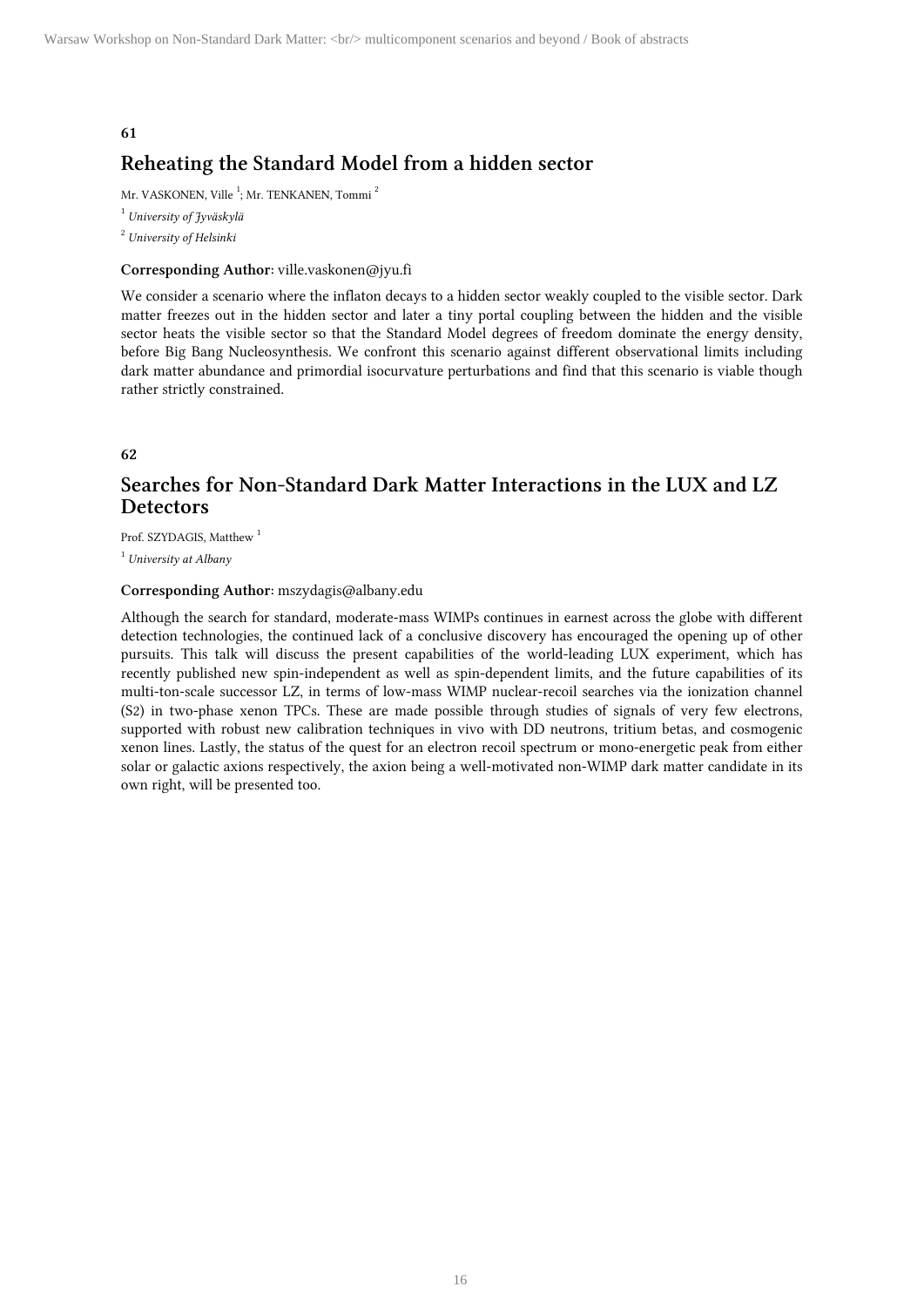# **A Superheated, Scintillating, Liquid Xenon Bubble Chamber for Expanding the Direct Search for Dark Matter**

Prof. SZYDAGIS, Matthew<sup>1</sup>

<sup>1</sup> University at Albany

#### **Corresponding Author:** mszydagis@albany.edu

The search for dark matter, which comprises ~25\% of the energy content of the universe, is today one of the most exciting fields in particle physics. As bigger detectors are being built to increase their sensitivity, background reduction is an ever more challenging issue. To this end, a new type of dark matter detector is being developed, a xenon bubble chamber, which would combine the strengths of liquid xenon TPCs, namely event by event energy reconstruction, with those of a bubble chamber, namely insensitivity to most electronic recoils. In addition, it would be the first time ever that a dark matter detector is active on all three detection channels, ionization and scintillation characteristic of xenon detectors, and heat through bubble formation in superheated fluids. Preliminary simulations have shown that, depending on the threshold, a discrimination of 99.99\% to 99.9999+\% can be achieved, which is on par or better than many current experiments. Such a detector, being both gaseous and liquid, could potentially punch through the neutrino floor using directionality, as well as be sensitive to ultra-relativistic light WIMPs through high-energy electron recoils observed as visible, directed bubble tracks, plus achieve ultra-low-, sub-keV thresholds, in order to look for low-mass WIMPs via low-energy nuclear recoils.

#### **64**

# **Multi-component dark matter with hidden SU(3) symmetry**

Dr. TOMA, Takashi<sup>1</sup> <sup>1</sup> LPT Orsay

#### **Corresponding Author:** takashi.toma@th.u-psud.fr

We consider an extended model with the hidden SU(3) symmetry.The SU(3) symmetry is broken by non-zero vacuum expectation values of two SU(3) triplets. After the symmetry breaking, the Z2xZ2 symmetry remains as an intrinsic symmetry of the original gauge symmetry. Because of the Z2xZ2 symmetry, this model includes multi-component dark matter particles. We discuss phenomenology of the multi-component dark matter and how to discriminate it from single-component dark matter.

**Session 2 / 65**

# **From dark particle physics to the matter distribution of the Universe**

**Corresponding Author:** fcyrraci@physics.harvard.edu

**Leopold Infeld Colloquium / 66**

## **Current Perspectives on Dark Matter**

**Corresponding Author:** zchacko@umd.edu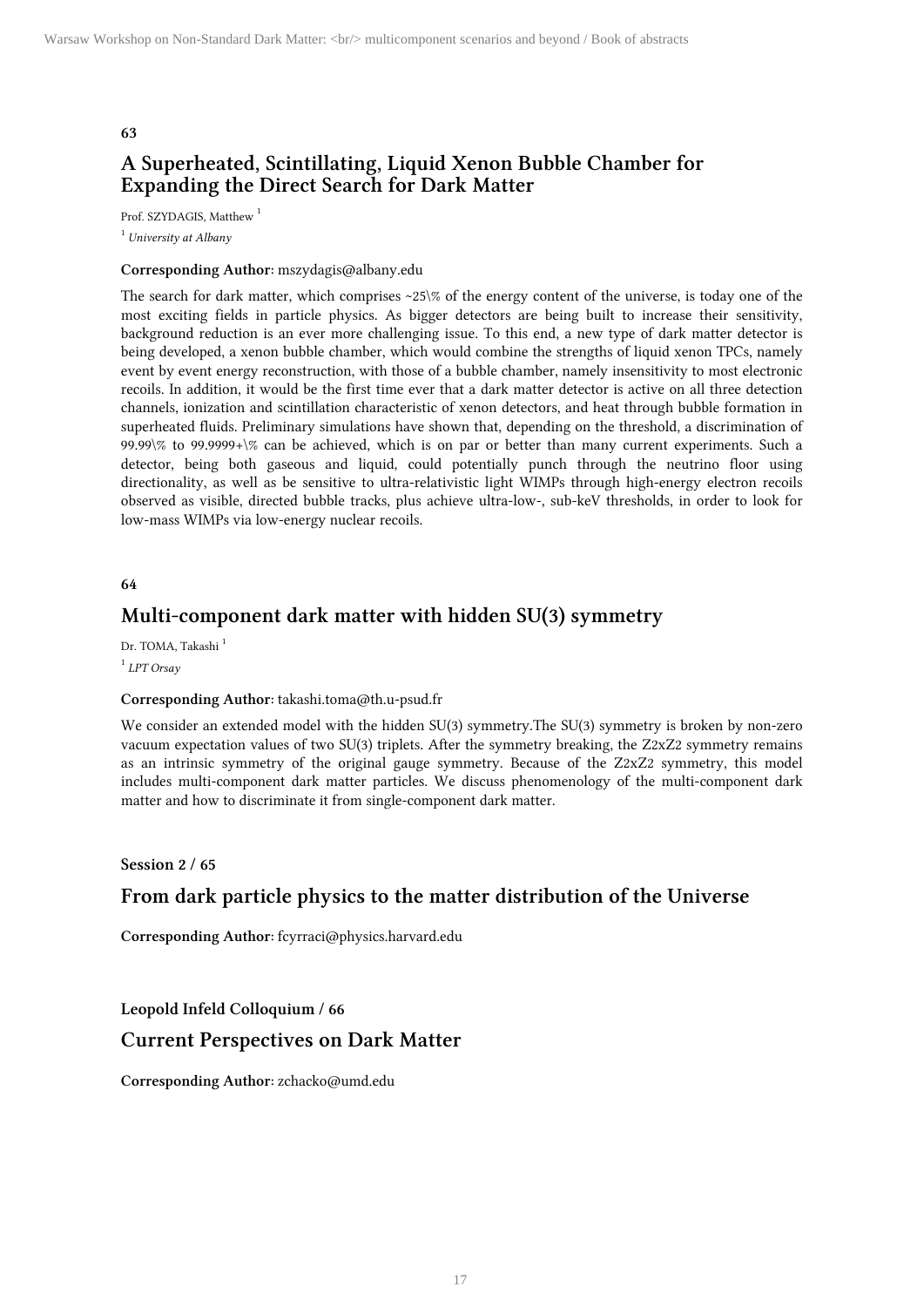# **parallel session / 67 Self-interactions of out-of-equilibrium Dark Matter**

**Corresponding Author:** zaldivar@lapth.cnrs.fr

**parallel session / 68**

# **Self-interacting dark matter from a Breit-Wigner resonance**

**Corresponding Author:** mateusz.duch@fuw.edu.pl

**parallel session / 69**

# **Direct detection of self-interacting dark matter**

**Corresponding Author:** jackson.clarke@coepp.org.au

**parallel session / 70**

# **Z\_2 SIMP Dark Matter**

**Corresponding Author:** nicolas.bernal@uan.edu.co

**parallel session / 71**

# **Multi-component dark matter with hidden SU(3) symmetry**

**Corresponding Author:** takashi.toma@durham.ac.uk

**parallel session / 72**

# **Radiative Generation of Neutrino Masses and Dark Matter**

**Corresponding Author:** sonja.esch@uni-muenster.de

**parallel session / 73**

# **General approach to dark matter coannihilation**

**Corresponding Author:** akaminsk@uni-mainz.de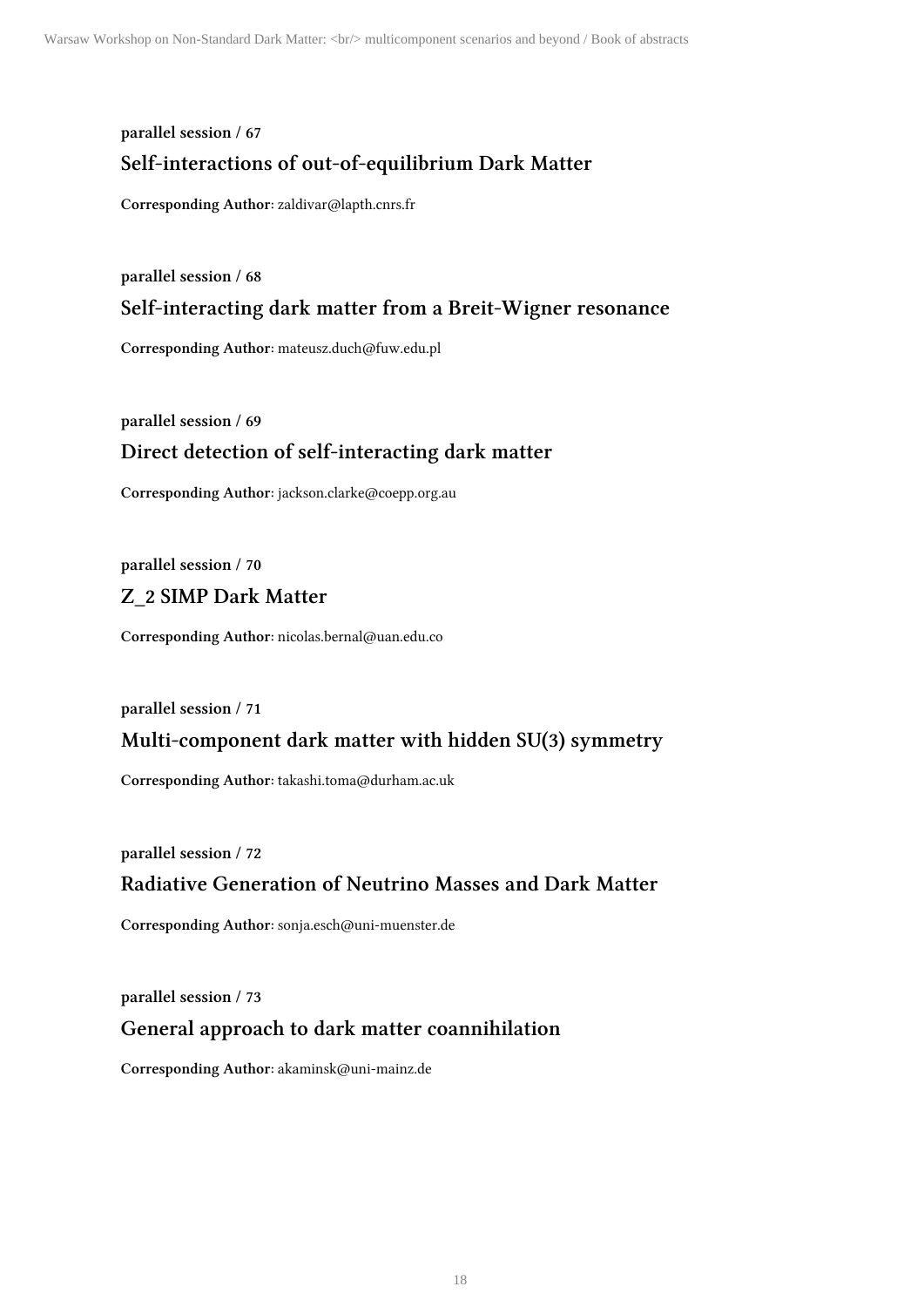# **parallel session / 74 Reheating the Standard Model from a hidden sector**

**Corresponding Author:** ville.vaskonen@jyu.fi

**parallel session / 75**

# **Observational Constraints on Decoupled Hidden Sectors**

**Corresponding Author:** tommi.tenkanen@helsinki.fi

**parallel session / 76 Spectral features in the MeV gap**

**Corresponding Author:** a.j.hryczuk@fys.uio.no

**parallel session / 77**

# **Looking beyond the paradigm: an experimental example from the ultra-high energy cosmic-ray physics**

**Corresponding Author:** piotr.homola@ifj.edu.pl

**parallel session / 78**

# **Detecting Asymmetric Dark Matter via Neutron Star Collapse**

**Corresponding Author:** trlinden@gmail.com

**parallel session / 79**

# **Searches for Non-Standard Dark Matter Interactions in the LUX and LZ Detectors**

**Corresponding Author:** mszydagis@albany.edu

**parallel session / 80**

## **Dark matter serach with XMASS**

**Corresponding Author:** kenkou@icrr.u-tokyo.ac.jp